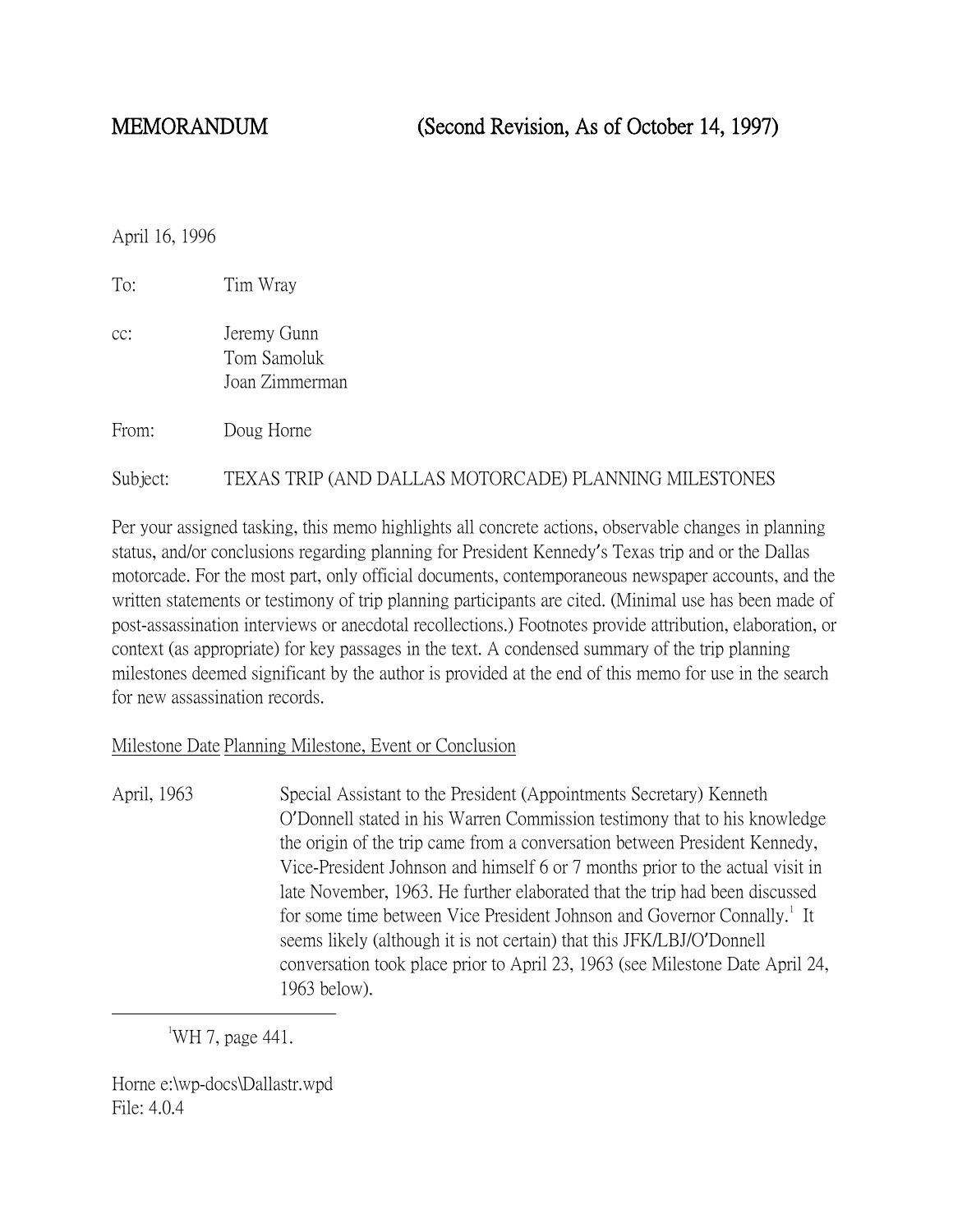April 24, 1963 Dallas Times Herald, reporting on Vice President Johnson's remarks at an April 23,

1963 afternoon meeting with Dallas Times Herald and KRLD AM-FM and TV executives, reported the following: "President Kennedy may visit Dallas and other major Texas cities this summer, Vice President Lyndon B. Johnson said during the whirlwind visit here. The Vice President said he hopes President Kennedy's schedule will permit him to attend a breakfast in Fort Worth, a luncheon in Dallas, an afternoon tea in San Antonio and a dinner in Houston on a one-day visit to Texas in the near future."

> Analysis: This is the first known occasion when any definite trip plans appear in the public record. Although at this stage the trip is envisaged as only a 1-day event, and no mention is yet made of any motorcades, the structure of the trip in terms of cities visited and scheduled events is remarkably close to actual events as they transpired 7 months later:

## April 24, 1963 DTH Events of November 1963

| A Breakfast in Fort Worth;                                    | Occurred (Nov. 22)      |  |
|---------------------------------------------------------------|-------------------------|--|
| A Luncheon in Dallas;                                         | Was Scheduled (Nov. 22) |  |
| Afternoon Tea in San Antonio; Occurred (Nov. 21) <sup>2</sup> |                         |  |
| A Dinner in Houston.                                          | Occurred (Nov. 21)      |  |

The timing of the trip mentioned by LBJ was the only principal aspect of this early report which was vague or not in step with later events (i.e., "this summer" and "in the near future" being the operative phrases used). Neither the Warren Commission Report, nor the Report of the House Select Committee on Assassinations (HSCA) mentions this newspaper article (which was the major front-page headline and lead story on April 24, 1963); both investigations seemed oblivious to Vice President Johnson's early and detailed awareness of President Kennedy's Texas trip plans. This article corroborates the Kenneth O'Donnell recollections of the origins of the trip discussed above.

<span id="page-1-0"></span> $\overline{\phantom{a}}$   $\overline{\phantom{a}}$   $\overline{\phantom{a}}$   $\overline{\phantom{a}}$ <sup>2</sup>Instead of an Afternoon Tea, the President ultimately attended the dedication of a USAF Aerospace Medical Center at Brooks Air Force Base.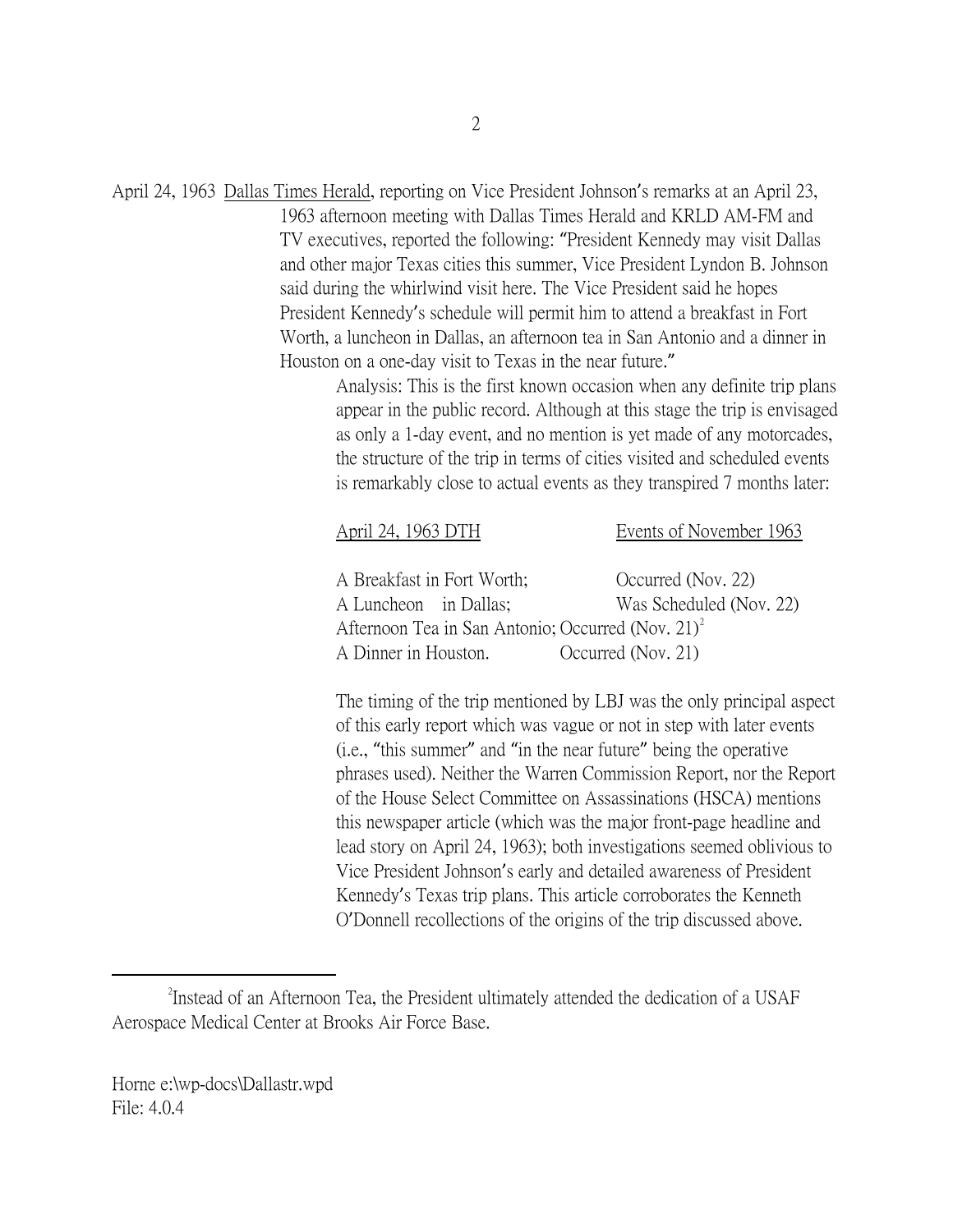June 5, 1963 JFK, LBJ, and Governor Connally meet in El Paso at the Cortez Hotel and discuss the forthcoming trip to Texas.<sup>[3](#page-2-0)</sup> (Vague discussions about a Presidential trip to Texas had been under discussion since an undetermined time in 1962<sup>[4](#page-2-1)</sup>.) Contemporaneous newspaper accounts of the El Paso trip do not even indicate that the three men discussed a forthcoming trip to Texas, much less any details of the planning.<sup>[5](#page-2-2)</sup> However, Governor Connally

<span id="page-2-0"></span> $\frac{1}{3}$ <sup>3</sup>When Governor Connally testified before the Warren Commission on April 21, 1964 (WH 4, page 130) and was asked about the origins of the Texas trip, he did not mention the El Paso meeting at all; his first mention of trip planning was to say that "...in the fall of 1963 it was decided that he (JFK) definitely should come (to Texas)...," and then continued with discussion of his visit with President Kennedy in Washington in October to discuss the Texas trip. On May 20, 1964, however, LBJ aide Cliff Carter prepared an affidavit for the Warren Commission (WH 7, 474-475) in which he stated that the original conversations concerning the President's trip to Texas occurred on June 5, 1963 at the Cortez Hotel in El Paso, Texas. Carter stated that he and Navy Secretary Fred Korth were present when President Kennedy, Vice President Johnson, and Governor Connally met at the Cortez Hotel to discuss the forthcoming trip to Texas. Carter stated that he and Navy Secretary Korth left the room during the trip conversation, but that the part they overheard first suggested having the trip coincide with LBJ's birthday on August 27, 1963, but rejected that idea because it was too close to Labor Day; he then concluded his affidavit by saying: "President Kennedy's other commitments prevented him from coming to Texas any sooner than November 21st, which was the date finally set." Subsequent to the Cliff Carter affidavit, Connally discussed the El Paso meeting in great detail in the article he authored titled: "Why Kennedy Went to Texas," in the November 24, 1967 issue of LIFE magazine.

<span id="page-2-1"></span>4 In the LIFE magazine article by John Connally, dated November 24, 1967, page 86A, he says (speaking of President Kennedy): "For a year and a half he had sought the trip..."; on page 86B JBC states: "The urgings from Washington had continued through 1962...," without indicating which individual or individuals did the urging. With less precision, in his Warren Commission testimony (WH 4, page 130) Connally stated: "There was some thought given to it during 1962. The trip kept being delayed." Connally reveals on pages 86A, 86B and 100A of the 1967 LIFE article that he himself was the source of the delays in trip planning, resulting from the need to consolidate his new administration following his election as governor in the fall of 1962, and shepherd his program through the Texas state legislature during the first half of 1963.

<span id="page-2-2"></span>5 Dallas Morning News and New York Times for June 6, 1963.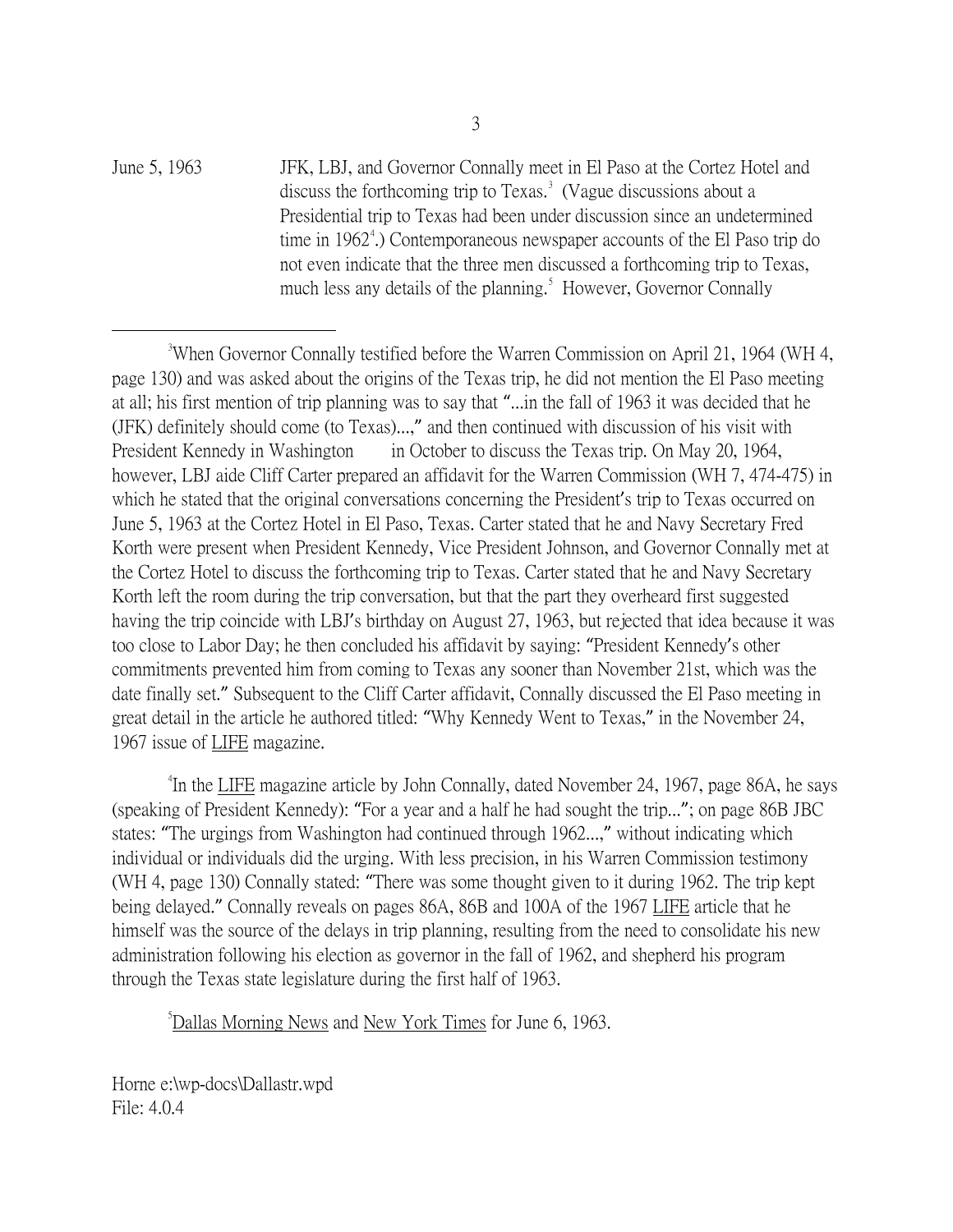subsequently stated that during the El Paso meeting, President Kennedy requested that 4 fund-raising dinners or meetings be held in Houston, San Antonio, Fort Worth and Dallas.<sup>[6](#page-3-0)</sup> JBC also stated that at the El Paso meeting President Kennedy encouraged him to begin serious trip planning.<sup>[7](#page-3-1)</sup>

<span id="page-3-0"></span> $\overline{\phantom{a}}$ LIFE, November 24, 1967, page 100A. The author knows of no contemporaneous documentary or anecdotal corroboration of Connally's claim that JFK wanted 4 separate fundraisers. However, his claim that JFK wanted to visit Houston, San Antonio, Fort Worth and Dallas finds independent corroboration in the April 24, 1963 DTH article cited above.

<span id="page-3-1"></span>*Ibid.*, page 100A: The President to JBC: "Well, let's get on with it. We've been talking about this for a year and a half or more. Let's get an agreement about what we are going to do and get together and start making our plans."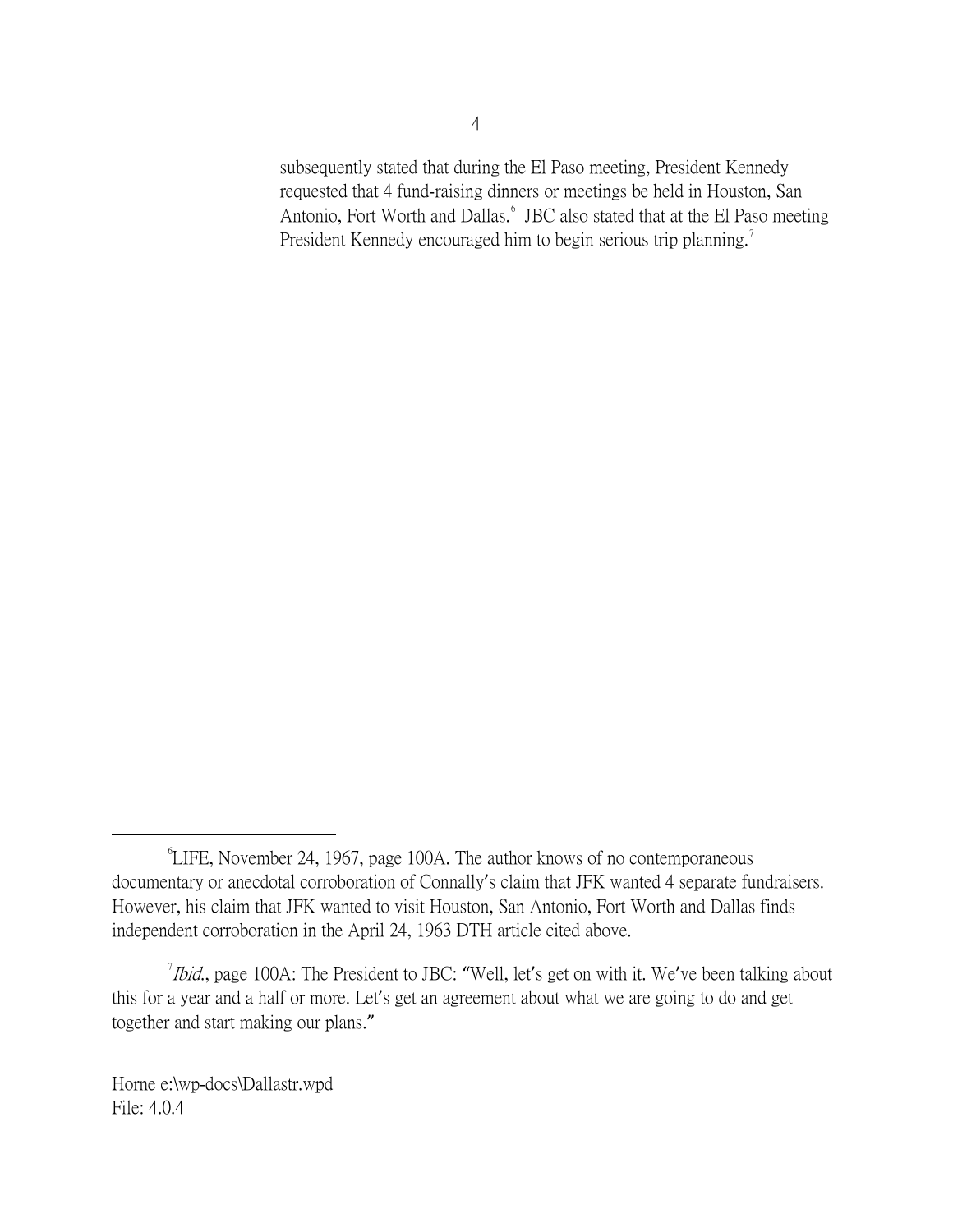Analysis: If Connally's 1967 published account of the El Paso meeting is true, $\delta$  JFK indicated to him his intention to visit the same four cities first mentioned in the April 24, 1963 DTH article, corroborating that by April 23, 1963 LBJ was in the forefront of trip planning efforts. (Regarding the timing of the trip, Connally writes in LIFE that President Kennedy himself suggested LBJ's birthday, August 27th, as a logical date and reason for the trip, but says "I'm sure Mr. Johnson appreciated as well as I did the futility of the early date...". In his affidavit for the Warren Commission (WH 7, page 475), Cliff Carter states that the idea of visiting for LBJ's birthday on August 27th was abandoned at the El Paso meeting because of the proximity of Labor Day, and writes that once the idea of an August visit was abandoned, it was realized--without indicating when it was realized--that the President was precluded from visiting Texas until November 21, 1963 due to numerous other scheduled commitments.)

September 13, 1963 Dallas Times Herald states: "Still in the talking stage, the Presidential trip would be a one-day affair with a breakfast speech in Dallas, a luncheon in Fort Worth, an afternoon coffee in San Antonio, and a dinner in Houston...No date has been set."

Analysis: As reported in this article, the order of the first 2 stops has been reversed from what was reported in the April 24, 1963 DTH article quoted above. San Antonio is still an afternoon stop, and

<span id="page-4-1"></span>9 LIFE, November 24, 1967, page 100A.

<span id="page-4-0"></span> <sup>8</sup> <sup>8</sup>In his Warren Commission testimony (WH 4, page 130), Governor Connally stated that the first mention about 4 fundraisers (raised by someone other than President Kennedy) was made at his October meeting with President Kennedy (and that the President was not in favor of that, preferring only one fundraiser, if any). In sharp contrast to his sworn testimony from 1964, in his November 24, 1967 article in LIFE (page 100A) Governor Connally wrote that President Kennedy himself asked for 4 fundraising events at the earlier El Paso meeting, and that he (Governor Connally) had to dissuade the President of this idea at their subsequent October meeting, telling JFK: "If you come down there and try to have fund-raising affairs in four cities on one trip, they are going to think you are trying to financially rape the state." In the 1967 LIFE article Connally clearly states that the President deferred to his judgment in substituting only one fundraiser for the original concept of four.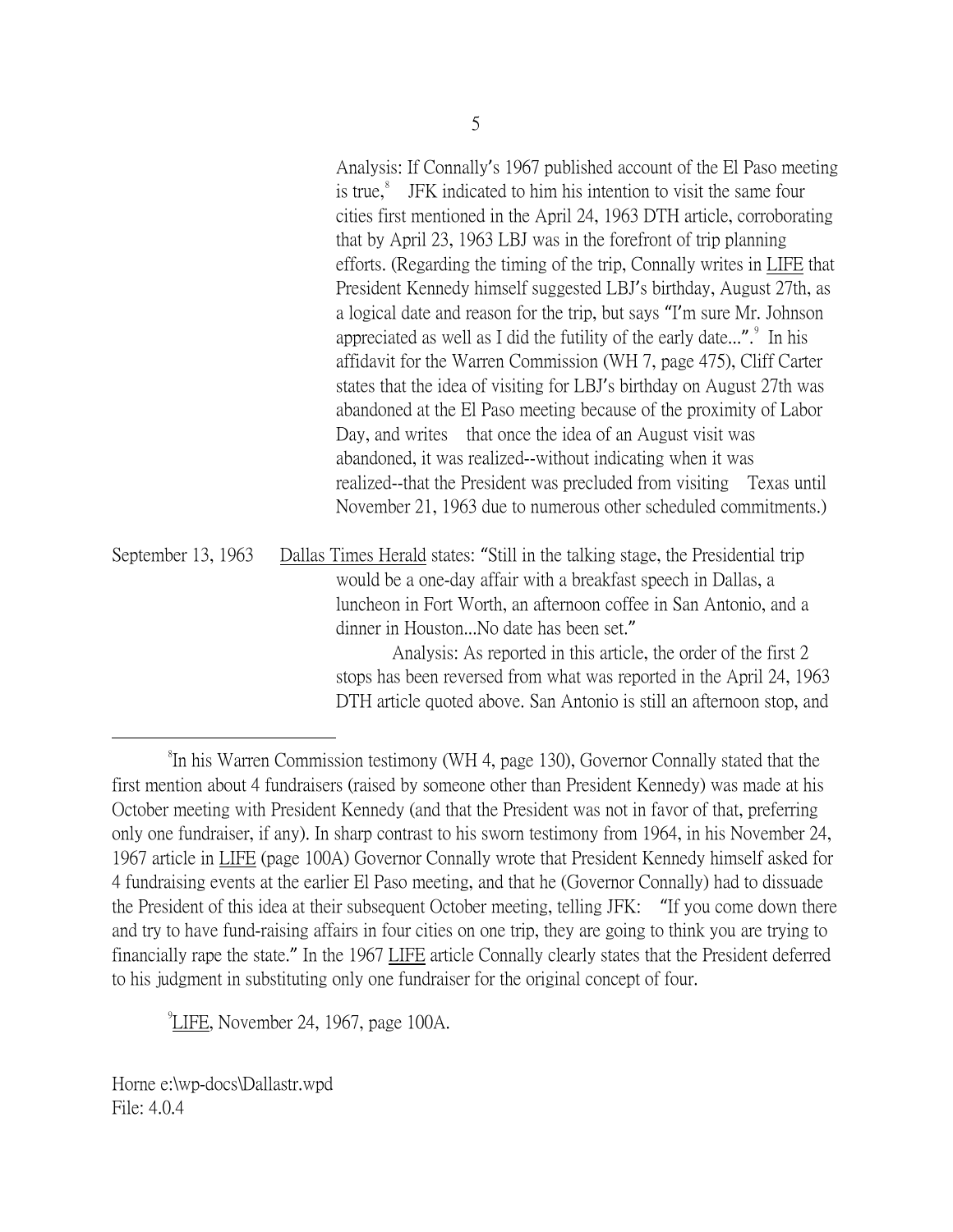a dinner is still scheduled for Houston. The trip is still scheduled as a 1-day affair.

September 26, 1963 Dallas Morning News states (reporting from Jackson Hole, Wyoming): "White House sources told the DMN exclusively Wednesday night that President Kennedy will visit Texas Nov. 21 and 22...The final White House decision to make the trip to Texas came late Tuesday night, these sources said...it was considered likely that the President will visit Dallas, Houston, San Antonio, and Fort Worth."

> Analysis: President Kennedy was embarked upon a 3-day, 11-state Conservation Trip of the Western United States and the Presidential party was spending the night on September 25, 1963 at Jackson Hole, Wyoming following an appearance earlier in the day at Billings, Montana. The "final decision" to approve the Texas trip made "late Tuesday night" indicates that decision came on September 24,  $1963$ .<sup>[10](#page-5-0)</sup> The Texas trip has now expanded from a 1-day trip to a 2-day trip. The four cities being visited are still the same four cities first mentioned in the April 24, 1963 DTH article and repeated in the September 13 DTH article. The dates forecast are those actually implemented.

the Presidential visit is to be a 2-day trip now (vice one, as originally

September 26, 1963 Dallas Times Herald states (reporting also from Jackson Hole, Wyoming): "White House sources told the Times Herald Thursday that...the schedule calls for the President to be in Texas Nov. 21 and 22. Likely cities on the itinerary are Dallas, Houston, Fort Worth and San Antonio. Only new development in the plans for the visit was the setting of tentative dates...Details are expected to be worked out when Governor Connally sees the President on a forthcoming visit to Washington." Analysis: The DTH corroborates the DMN story of the same day that

<span id="page-5-0"></span> $10$ Note that the Secret Service Protective Survey Reports in Box 6 (see SF 135 for record group no. 87, accession no. 87-75-4, dated August 7, 1974) which were destroyed in 1995 commence with trip files starting on this same date: September 24, 1963. See the author's memorandum on Presidential Trips in the United States dated March 20, 1996.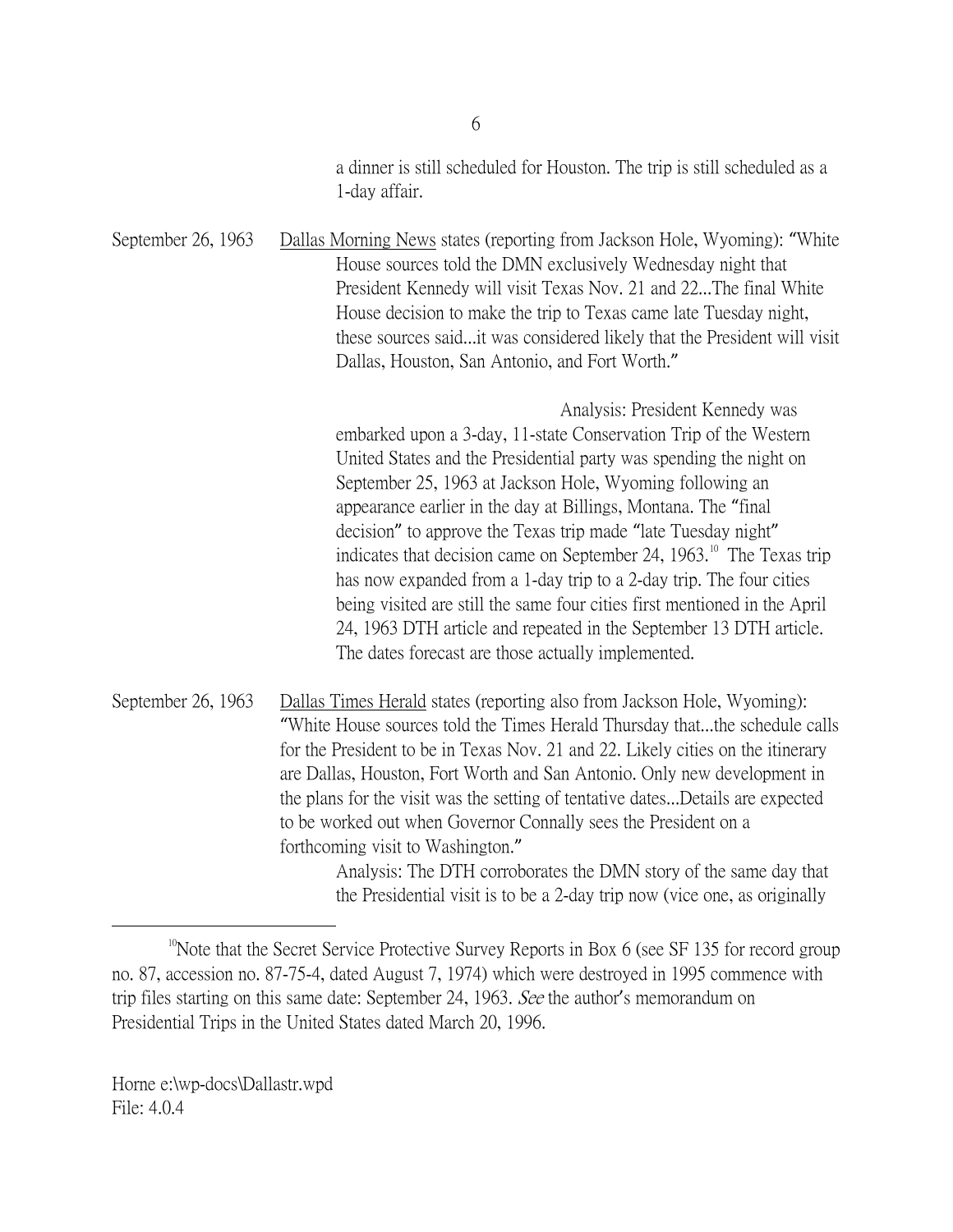reported on April 24, 1963), and that it will occur Nov. 21 and 22,  $1963.$ <sup>[11](#page-6-0)</sup>

October 2, 1963 Governor Connally meets with what could be called the Dallas "power structure" to discuss plans for the President's trip to that city. Present, among others, are the Chairman of the Dallas Citizen's Council, President of the Chamber of Commerce, head of the Mercantile Bank, and chief executives of the 2 major city newspapers.

<span id="page-6-0"></span><sup>&</sup>lt;sup>11</sup>It is interesting to note that three events--Oswald's departure from New Orleans on or about 24/25 September (September 23 is the last full day he can be firmly placed there by eyewitnesses, but there are some indications he may not have left until September 24 or 25), the "Leon Oswald"-Angel-Leopoldo visit to Sylvia Odio in Dallas on 26 or 27 September, and the Oswald visits to the Cuban Embassy in Mexico City on September 27-- all occur immediately after un-named White House sources report to the press that on September 24, 1963 a final decision was made to visit Texas on a 2-day trip scheduled for Nov. 21-22, 1963.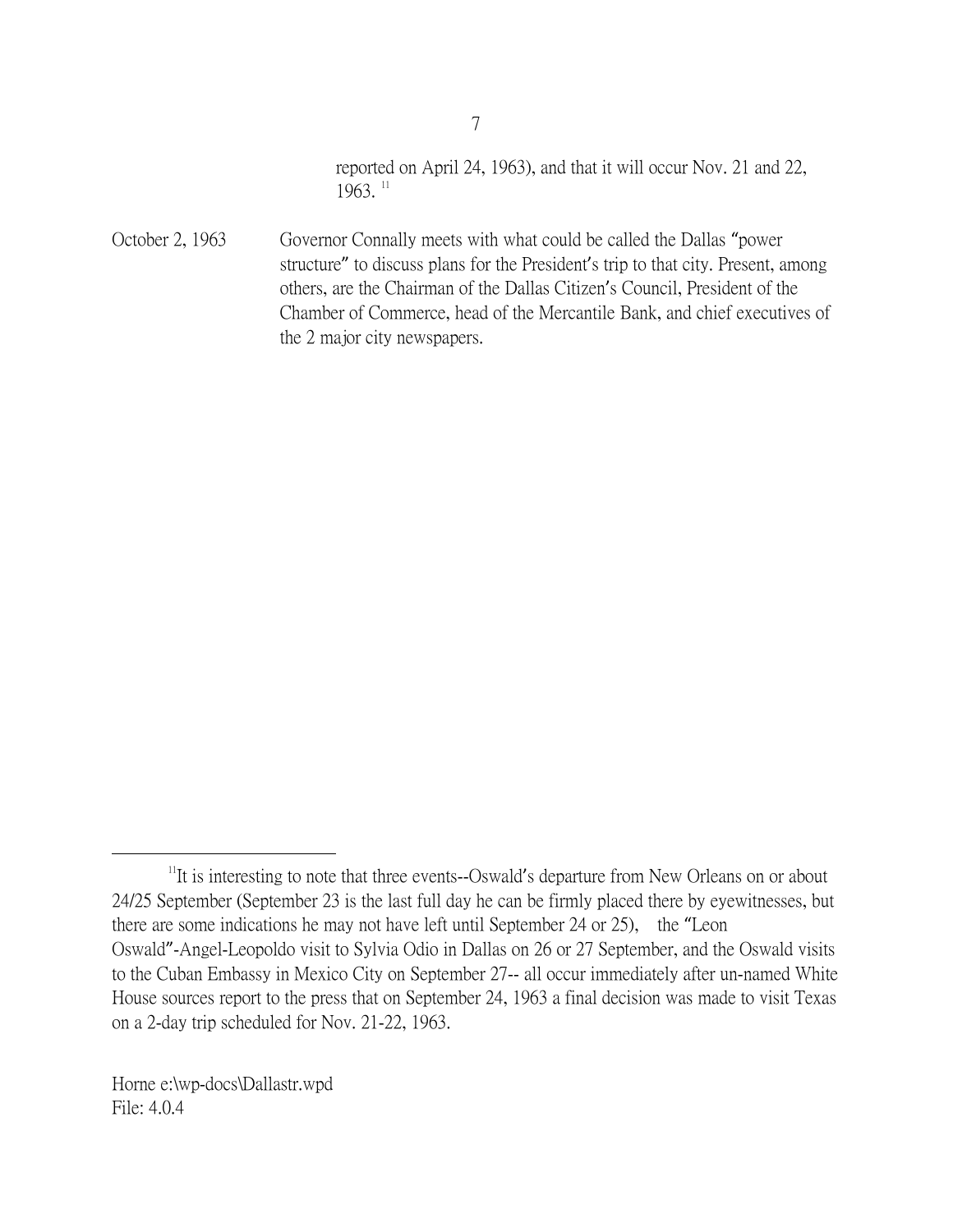| October 4, 1963 | Governor Connally meets with President Kennedy in the White House to                             |
|-----------------|--------------------------------------------------------------------------------------------------|
|                 | discuss the Texas trip. During this meeting JFK appears to have granted                          |
|                 | general trip-planning authority to JBC. $^{12}$                                                  |
|                 | Analysis: Whereas Governor Connally's public position following the                              |
|                 | assassination was that he never wanted President Kennedy to come to                              |
|                 | Texas, <sup>13</sup> JFK's candid remarks to his personal secretary following                    |
|                 | this October 4, 1963 meeting run contrary to Connally's subsequent<br>public line. <sup>14</sup> |
| October 5, 1963 | Dallas Morning News reports: "Asked about reported plans for the President                       |
|                 | to attend a dinner in Houston honoring Congressman Al Thomas on the night                        |
|                 | of November 21, Connally said the White House would have to answer that                          |

question."

<span id="page-7-0"></span><sup>12</sup>The source for this impression, in each case, has been the statements of John Connally. The Dallas Morning News for October 5, 1963 states: "Connally said he had been asked to make recommendations on plans for the President's Nov. 21-22 visit to Texas...," and Connally himself, in his Warren Commission testimony (WH 4, page 130), stated: "He (JFK) said he would like to do whatever he could do that was agreeable with me; it was agreeable with me that he more or less trust me to plan the trip for him, to tell him where he would like to go." In LIFE (November 24, 1967) Connally reports on page 100A that he proposed visiting a fifth city (Austin), and in this connection proposed holding only one fundraiser in the state (in Austin, vice the 4 JFK had reportedly requested in the other 4 cities), and that the President had deferred to his judgement in these matters.

<span id="page-7-1"></span> $13$ LIFE, November 24, 1967, page 86A: "I might as well be blunt about this. I was not anxious for President Kennedy to come to Texas."

<span id="page-7-2"></span> $14$ Lincoln, Kennedy and Johnson (Holt, Rinehart, and Winston, 1968), page 197: "He (JBC) sure seemed anxious for me to go to Texas. He attracts some people--money people who would never vote for me, but I have many supporters down there who are bitterly opposed to him. I think in the long run it would be more advantageous to him than for me. The one thing I noticed above everything else was his concern about Lyndon (LBJ) being on the ticket." (Context: this book recounts in considerable detail the evolution of the very public rumors in 1962 and 1963 about the possibility that LBJ would be dropped from the ticket in 1964, as well as JFK's eventual {and private} decision to do just that--replace Lyndon Johnson with a different vice-presidential running mate prior to the 1964 election.)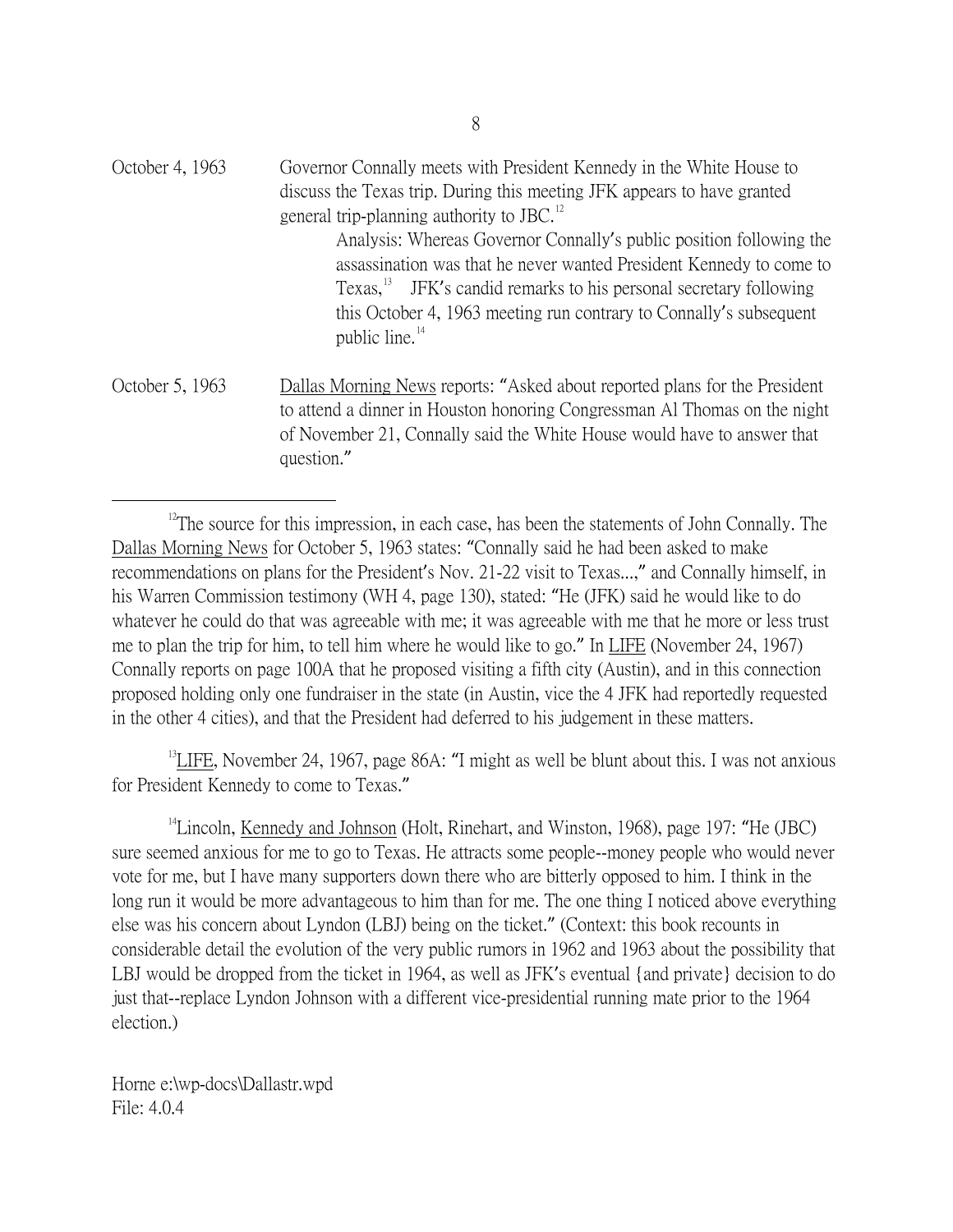Analysis: This is the first public mention the author can find on the Al Thomas dinner in Houston. This event is important because two key Kennedy administration insiders, Kenneth O'Donnell and Lawrence O'Brien, both testified to the Warren Commission that they felt the Al Thomas dinner invitation was the pivotal event around which the timing for the trip to Texas, and the remaining events, were structured.<sup>[15](#page-8-0)</sup> Governor Connally testified to the Warren Commission (in WH 4, on page 130): "He (the President), on his own, had made a commitment to go to the dinner for Congressman Albert Thomas, which was being given the night of the 21st in Houston."

<span id="page-8-0"></span><sup>&</sup>lt;sup>15</sup>Kenneth O'Donnell stated (in WH 7, on page 442): "I recollect...an invitation from Congressman Al Thomas, or his committee, that was giving him an appreciation dinner...I would think that probably had more to do with setting the actual definite dates of the 21st and 22nd." Lawrence O'Brien stated (in WH 7, on page 458), in response to a question as to whether the primary purpose of the trip had been political: "I would not say--in my belief it was not the substantial purpose. An invitation that had been extended by the Congressman Al Thomas' dinner committee, and I assume arrangements that were appropriate for that time for a dinner...contributed to the decision on that particular time for this trip...it presented to some degree an opportunity to make the trip at that time. He was particularly fond of Congressman Thomas...I am sure that was a contributing factor. He was most interested in attending this dinner to honor him." Larry O'Brien's opinion about the paramount motivation for President Kennedy's trip to Texas is in opposition to Governor Connally's frequently expressed opinion that the 2 primary reasons JFK went to Texas were: (1) to raise money for the 1964 campaign, and (2) to boost his dwindling support in Texas opinion polls.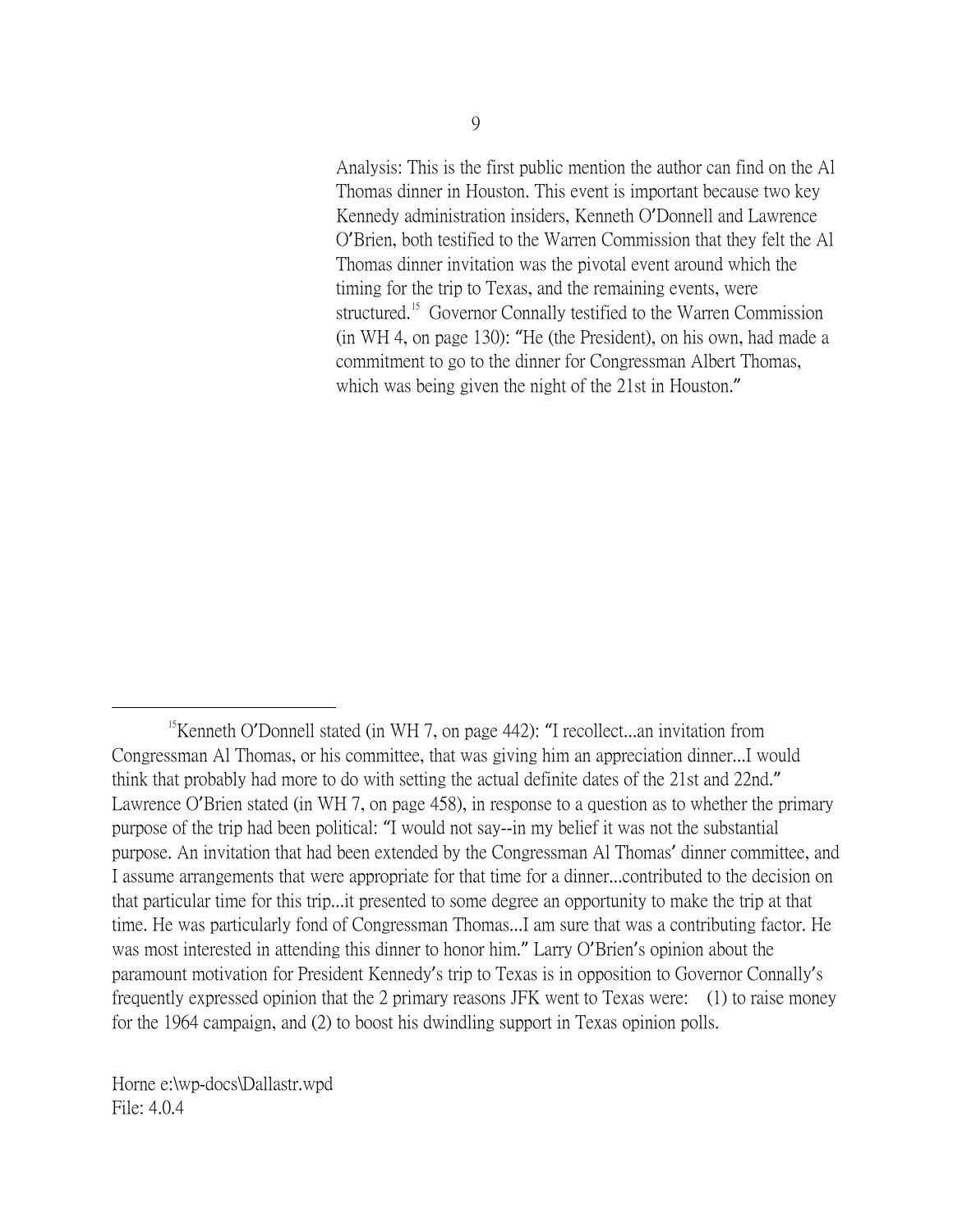October 20, 1963 Presidential "Advance Man" Jerry Bruno (Special Assistant to John Bailey, Chairman of the Democratic National Committee) was directed by Presidential Appointments Secretary Kenneth O'Donnell to come to the White House to discuss the President's forthcoming trip to Texas planned for November 21, 1963.<sup>[16](#page-9-0)</sup> When they meet in person on October 21, 1963,<sup>[17](#page-9-1)</sup> O'Donnell directs Bruno to meet with LBJ aide Walter Jenkins to get briefed on trip plans and Texas politics.<sup>[18](#page-9-2)</sup>

October 24, 1963 Jerry Bruno meets with LBJ Administrative Assistant Walter Jenkins to discuss plans for the Texas trip. Jenkins explains the Governor Connally vs. Senator Yarborough Texas political feud, which is the Conservative/monied wing of the Texas Democratic party vs. the Liberal, multi-ethnic wing led by Senator Yarborough (exacerbated by intense personal dislike).<sup>[19](#page-9-3)</sup> Jenkins relays to Bruno that the proposed stops are "...San Antonio, Houston overnight, Fort Worth, Texas Christian University, Dallas luncheon, and a fund-raising dinner at Austin."<sup>[20](#page-9-4)</sup> Jenkins suggests to Bruno that he go to Texas, see what the stops look like, and make recommendations to Kenneth O'Donnell. Motorcades, always an essential part of President Kennedy's trip planning, were discussed between Bruno and Jenkins and firmly anticipated for San Antonio, Houston, and Dallas.<sup>[21](#page-9-5)</sup> The trip plans presented to Bruno by

 $17$ *Ibid.*, page 18.

 $18$ *Ibid.*, page 5.

<span id="page-9-3"></span><span id="page-9-2"></span><span id="page-9-1"></span><sup>19</sup> See Bruno, The Advance Man, (Bantam Books, 1972). As explained in more detail on pages 86-93, the split in the Texas Democratic party was more accurately described as Connally-Johnson vs. Yarborough. Long-time associates and political partners Connally and Johnson led the conservative, monied wing of the party, and Senator Yarborough and new congressmen like Henry Gonzalez led the liberal wing of the Texas Democratic party (and were natural and enthusiastic supporters of President Kennedy).

<span id="page-9-4"></span> $^{20}$ HSCA Deposition of Jerry Bruno, page 10.

<span id="page-9-5"></span> $^{21}$ *Ibid.*, page 10.

<span id="page-9-0"></span><sup>&</sup>lt;sup>16</sup>HSCA Deposition of Jerry Bruno of August 18, 1978 (pages 4-5).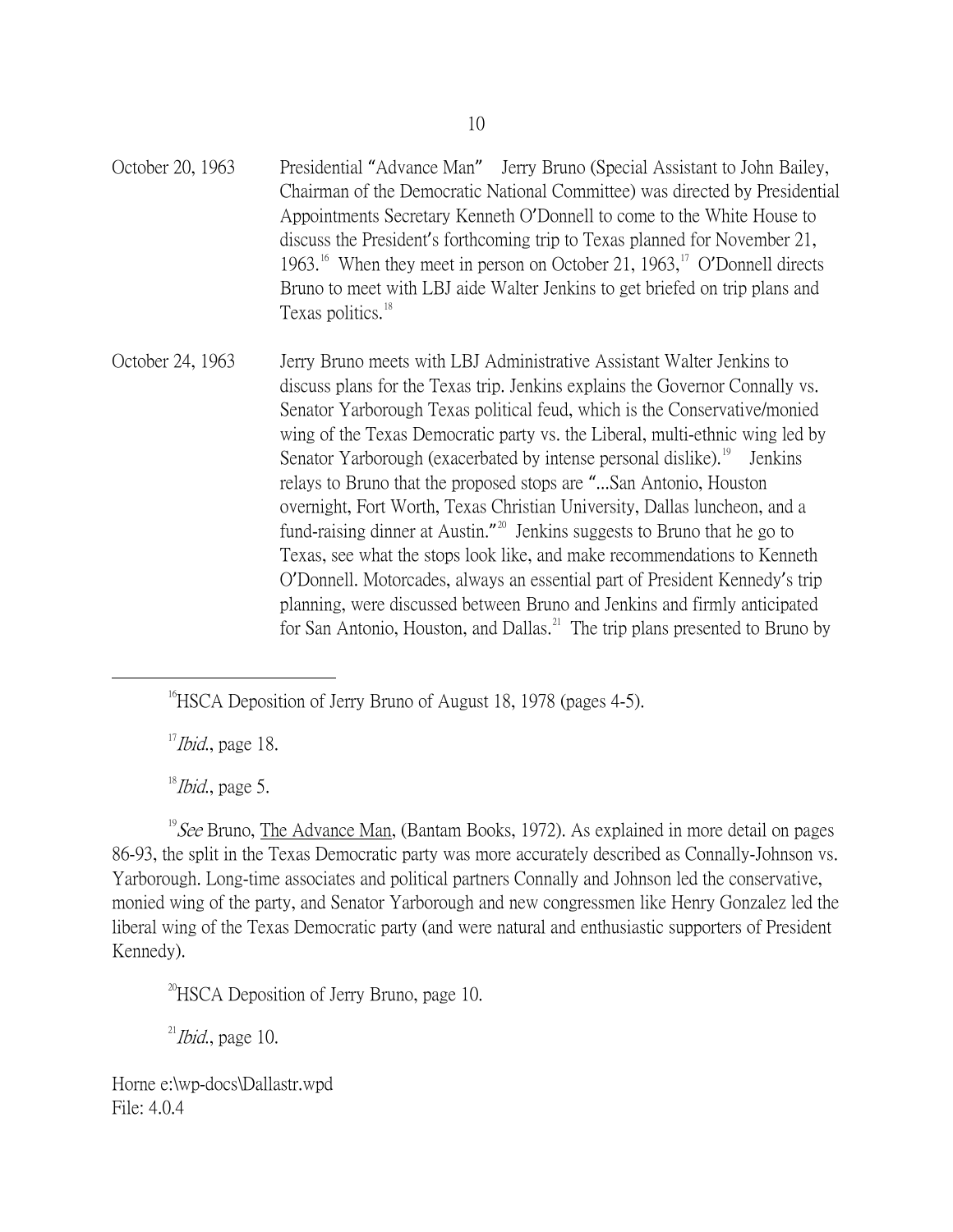Jenkins were represented as Governor Connally's proposals.<sup>[22](#page-10-0)</sup>

October 28, 1963 Bruno arrives in Texas to do his advance work on the forthcoming Presidential trip to Texas.

<span id="page-10-0"></span> $^{22}$ *Ibid.*, page 15.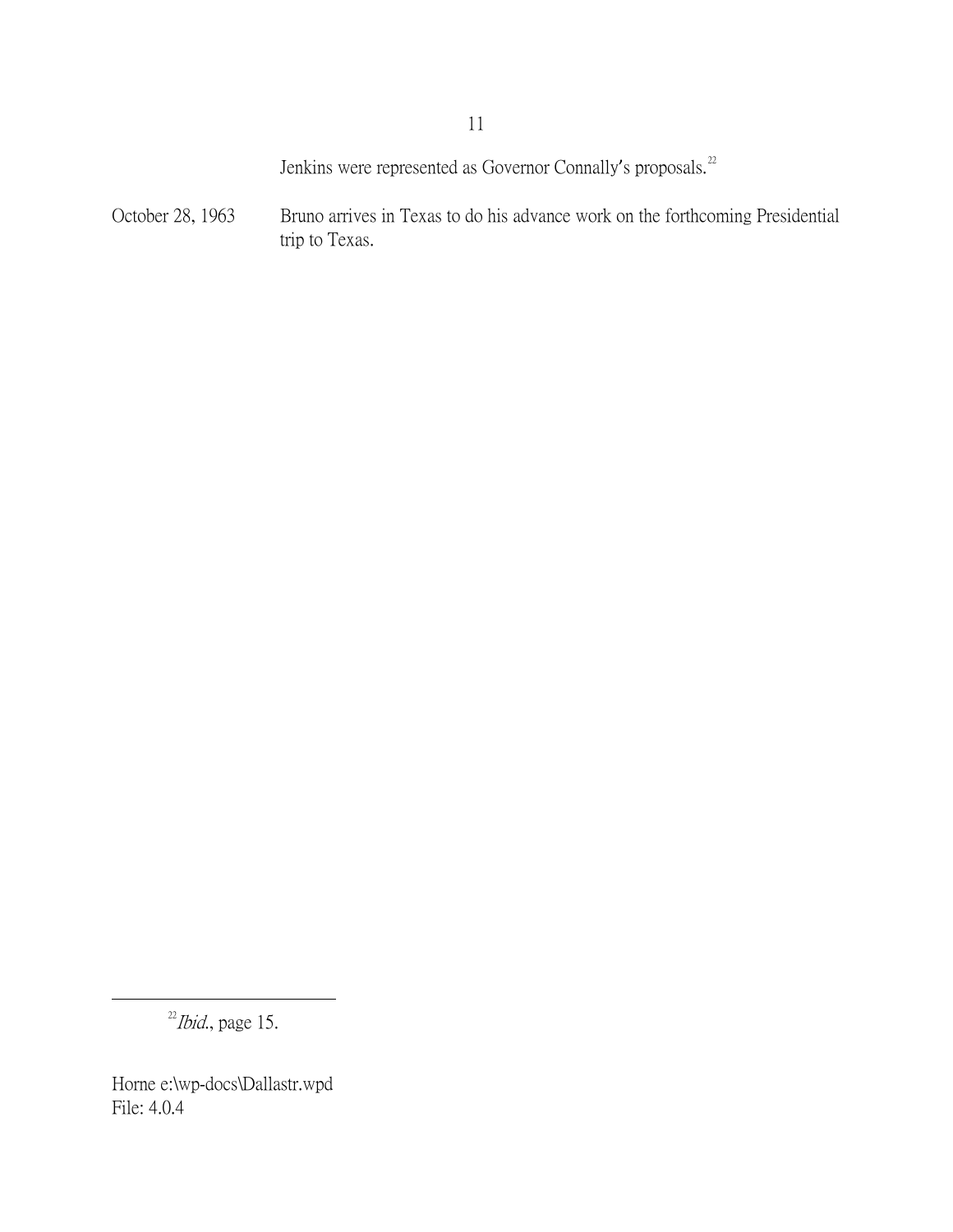October 29, 1963 Bruno lunches with Connally and aides, at which time Connally provides Bruno with a trip itinerary.<sup>[23](#page-11-0)</sup> Bruno reports consistently in his book The Advance Man (Bantam Books, 1972) and in his HSCA Deposition of August 18, 1978 that Connally was extremely hard-nosed about all trip arrangements and insisted on having his way on all issues, exhibiting a "take-it-or-leave-it, it's my state" (author's paraphrase--check sources cited for more lengthy quotations) attitude<sup>[24](#page-11-1)</sup> about all arrangements,<sup>[25](#page-11-2)</sup> but in particular about the Dallas luncheon site. Original choices for the luncheon site in Dallas included the Statler Hilton, Dallas Memorial Auditorium, Graduate Research Center of the Southwest, the Women's Building at the State Fairgrounds, and the new Trade Mart near Stemmons Freeway. During his trip Bruno found out that the Bottler's Association refused to give up the Statler Hilton Ballroom for the President of the United States (thus eliminating that site), $^{26}$  $^{26}$  $^{26}$  and the Dallas Memorial Auditorium was ruled out early by local authorities for security reasons.<sup>[27](#page-11-4)</sup> The Graduate Research Center of the Southwest was visited and ruled out immediately because of its remote, barren location.<sup>[28](#page-11-5)</sup> Thus, the Dallas luncheon site came down to a choice between the new Trade Mart (favored by the conservative, monied Connally wing of the Texas Democratic party) and the Women's Building at the State Fairgrounds (favored by the liberal, multi-ethnic Yarborough wing of the Texas Democratic party).

 $^{24}$  See Bruno, The Advance Man, (Bantam Books, 1972), page 88.

<span id="page-11-2"></span><span id="page-11-1"></span> $25$ Bruno, under oath, quoted Governor Connally as saying: "This trip is going to be controlled by us. I'm running this trip." (HSCA Deposition of Bruno dated August 18, 1978, page 44.)

<span id="page-11-4"></span><span id="page-11-3"></span> $26$ This was surprising to Bruno, not just because it was insensitive to the President's wishes, but because LBJ aide Cliff Carter, who was a manager of a 7-Up bottling plant and a member of the Bottler's Association, was escorting Bruno while he was in Texas on his trip-planning mission. (See HSCA Bruno Deposition, page 23.)

 $^{27}$ HSCA Bruno Deposition, page 26.

<span id="page-11-5"></span> $^{28}$ *Ibid.*, page 43

<span id="page-11-0"></span> $^{23}$ *Ibid.*, page 14; Connally's itinerary included a Dallas motorcade, but this was as expected by everyone concerned, including the Kennedy administration trip planners (see page 52).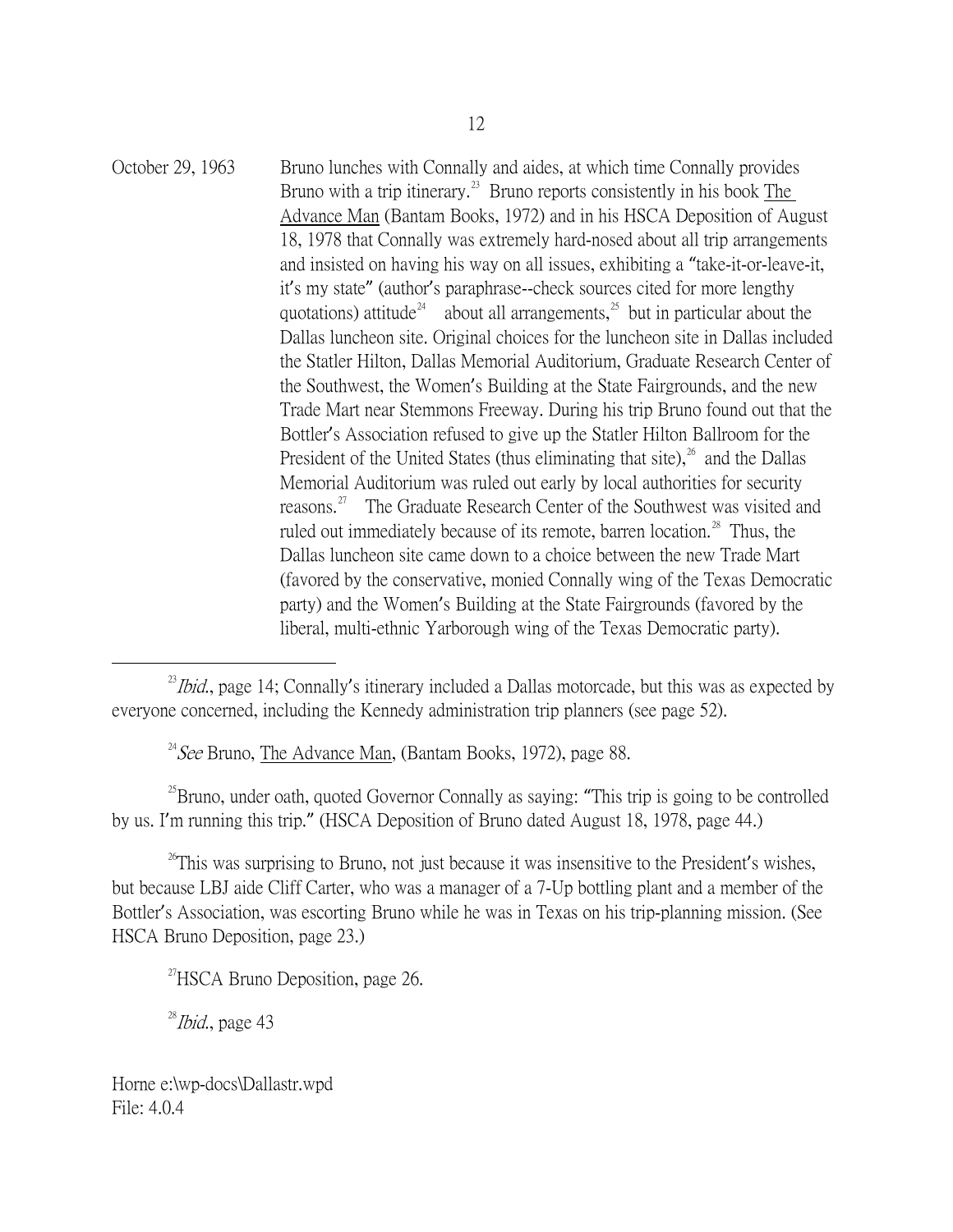| October 31, 1963 | Bruno meets with Connally political associates and speaks with Governor                  |
|------------------|------------------------------------------------------------------------------------------|
|                  | Connally by phone, and the Governor informs Bruno that the Board of                      |
|                  | Regents at TCU had voted against giving the President an honorary degree,                |
|                  | thus canceling that part of the trip itinerary. <sup>29</sup> In this same conversation, |
|                  | Connally pressed Bruno for a decision on the Dallas luncheon site. (It was               |
|                  | common knowledge that Bruno had favored the Women's Building from the                    |
|                  | start of his trip to Texas, in opposition to Governor Connally's insistence on           |
|                  | the Trade Mart.) $^{30}$                                                                 |
|                  |                                                                                          |

November 1, 1963 Bruno returns to Washington, DC. Prior to returning he talks to Governor Connally via telephone and confirms the cancellation of the President's honorary degree at TCU. Connally and Bruno agree on an overnight stay in Fort Worth on November 21 (vice Houston), followed by the Fort Worth breakfast the following morning on November 22. The Dallas luncheon site controversy is unresolved upon his return to Washington.<sup>[31](#page-12-2)</sup>

November 4, 1963 Winston Lawson (SA, USSS White House Detail) is notified by ASAIC Floyd Boring, White House Detail, that he is being assigned to go to Dallas, Texas concerning a proposed Presidential trip and that by November 8, further information would be available as to details. $32$ 

 $31$ *Ibid.*, page 44.

<span id="page-12-3"></span><span id="page-12-2"></span> $^{32}$ CE 769 (WH 17, page 618): Written Statement of Winston Lawson dated December 3, 1963 regarding official duties from Nov. 4-Nov. 21, 1963 re: visit of President Kennedy to Dallas, Texas.

<span id="page-12-0"></span> $^{29}$ *Ibid.*, page 16. It was Connally who placed the TCU honorary degree on the itinerary in the first place (see Bruno HSCA deposition, page 15).

<span id="page-12-1"></span><sup>&</sup>lt;sup>30</sup>Bruno's contemporaneous calendar notes from October 31, 1963 state: "Connally continued to insist that if the President would not speak at the Trade Mart, he would not come to Dallas." (Ibid., page 45.)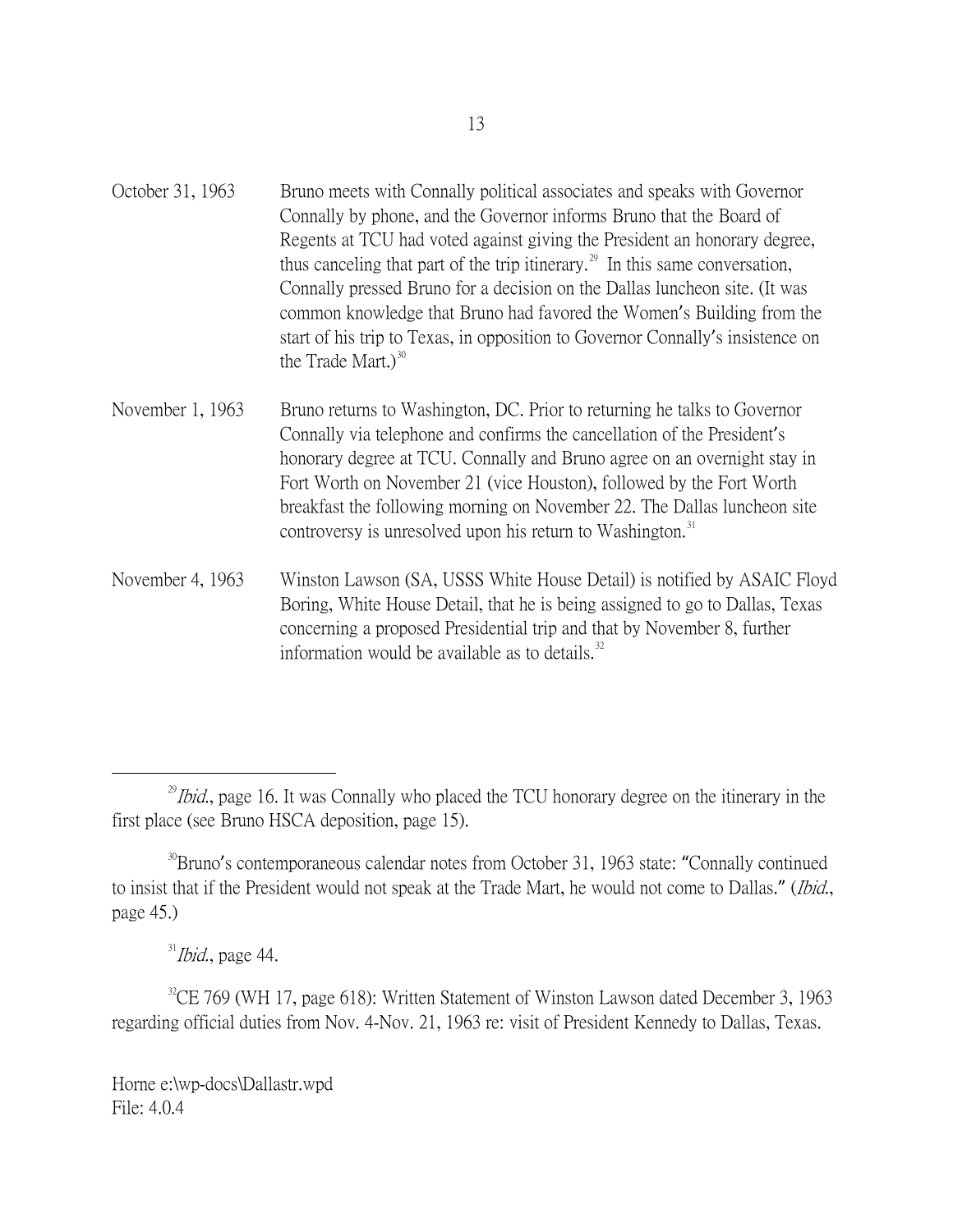November 4, 1963 Forrest Sorrels (SAIC, Dallas Secret Service Office) received a phone call from Gerald A. Behn, SAIC, USSS White House Detail, informing him that the Trade Mart and Women's Building were both under consideration for the luncheon site, but that it (the Trade Mart) "...was apparently not as good as the Woman's (sic) Building at the State fair Grounds; that the Trade Mart had about sixty entrances and six cat walks; that these places should be inspected and that he be notified thereto."<sup>[33](#page-13-0)</sup> SAIC Sorrels and SA Steuart then visited the Trade Mart, nearby Market Hall just across Industrial Blvd. from the Trade Mart, and the Women's Building. SAIC Sorrels then called SAIC Behn (White House Detail) and reported that the Trade Mart had numerous security problems, the Women's Building had no security problems but was somewhat unsightly (support beams, low ceiling), and that Market Hall, although both satisfactory from the security standpoint and not unsightly at all, was unavailable when needed. $34$ 

 $34$ *Ibid.* 

<span id="page-13-1"></span><span id="page-13-0"></span><sup>&</sup>lt;sup>33</sup>WH 21, page 546: Written Statement of Forrest Sorrels dated November 30, 1963 regarding his involvement in the President's trip and motorcade planning for the Dallas portion of the Texas trip.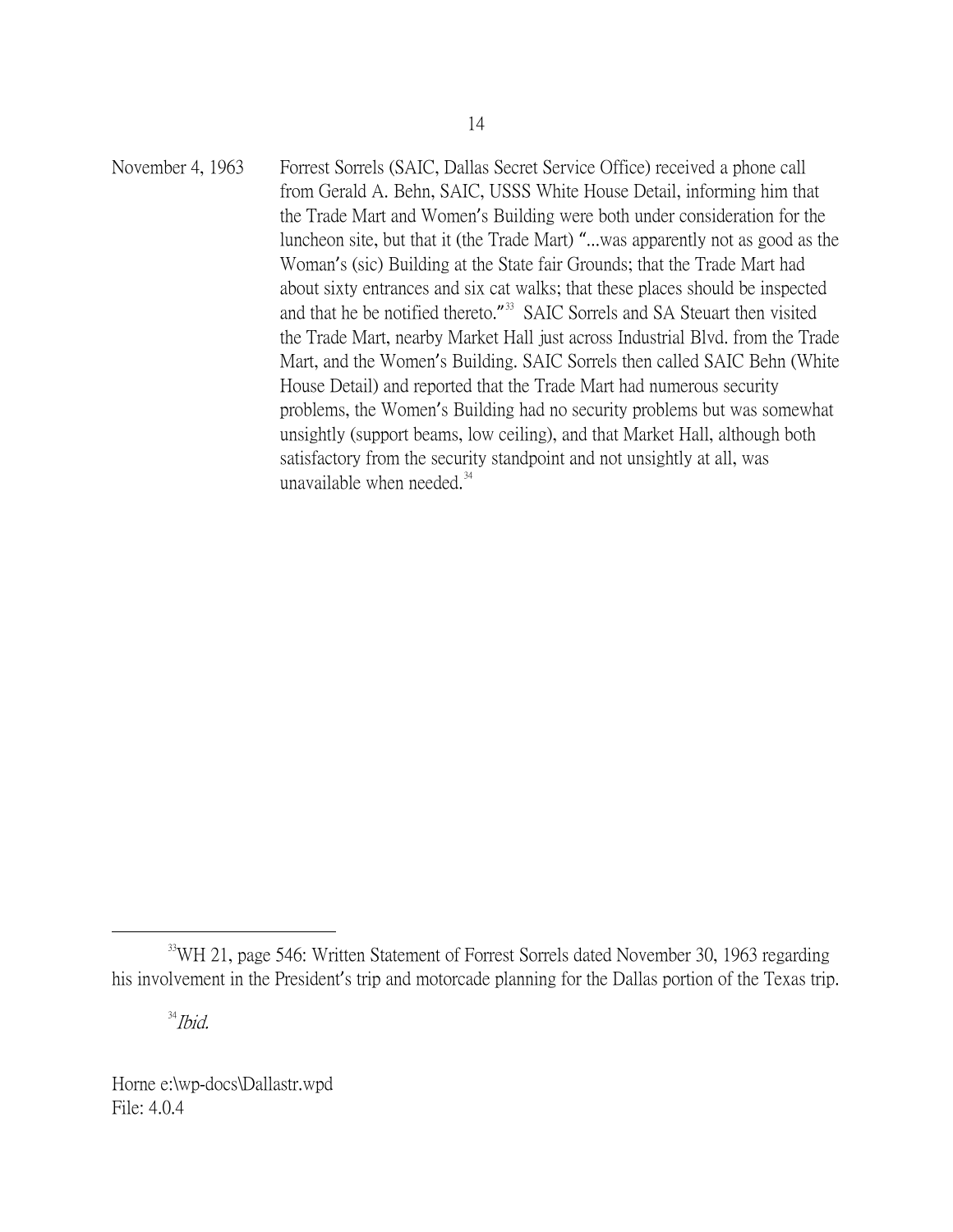| November 6, 1963 | Bruno meets Gerald Behn (Head, White House Secret Service detail) and<br>recommends disapproval of the Trade Mart. (Bruno disapproved of the Trade<br>Mart on both security and political grounds; <sup>35</sup> he used only the security<br>argument in his discussions with Behn.) Behn agrees that the Trade Mart is<br>insecure and tells Bruno "We won't go to the Trade Mart," and says he will<br>discuss the matter with Kenneth O'Donnell. <sup>36</sup> Kenneth O'Donnell later<br>confirmed to Bruno that Behn had indeed spoken to him and had disapproved<br>the Trade Mart. <sup>37</sup> |
|------------------|----------------------------------------------------------------------------------------------------------------------------------------------------------------------------------------------------------------------------------------------------------------------------------------------------------------------------------------------------------------------------------------------------------------------------------------------------------------------------------------------------------------------------------------------------------------------------------------------------------|
| November 7, 1963 | Bruno prepares a revised trip itinerary which includes the Women's Building<br>at the Fair Grounds as the Presidential luncheon site for Dallas. <sup>38</sup>                                                                                                                                                                                                                                                                                                                                                                                                                                           |
| November 8, 1963 | ASAIC Roy Kellerman (White House Detail) gives a tentative schedule for<br>the President's Texas visit to SA Winston Lawson, to be used in his capacity<br>as White House Detail Advance Agent for Dallas. <sup>39</sup>                                                                                                                                                                                                                                                                                                                                                                                 |
| November 8, 1963 | SA Winston Lawson, the designated White House Detail Advance Agent for<br>Dallas, visits the Protective Research Section (PRS) of the Secret Service to<br>find out if there is any adverse information in PRS files on anyone in the<br>Dallas area who could be considered a threat to harm the President; he is                                                                                                                                                                                                                                                                                       |

<span id="page-14-4"></span><span id="page-14-3"></span><span id="page-14-2"></span><span id="page-14-1"></span> $36$ *Ibid.*, page 35.  $37$ *Ibid.*  $38$ *Ibid.*, page 39. <sup>39</sup>CE 769 (WH 17, page 618).

<span id="page-14-0"></span><sup>&</sup>lt;sup>35</sup>HSCA Deposition of Jerry Bruno, pages 28-34. Bruno's security objections were that the Trade Mart's overhead catwalks and open balconies, combined with the multiple entrances to the complex, constituted a serious and unwarranted security risk to the President. His political objections were that it seated less people than the Women's Building (1500 vs. 4000), combined with the fact that the Trade Mart would limit access to the conservative, monied interests aligned with Connally, whereas the Women's Building would permit access to multi-ethnic and minority voters in the liberal wing of the Texas Democratic Party who were more likely to vote for President Kennedy in 1964 than the conservative wing of the party in Texas.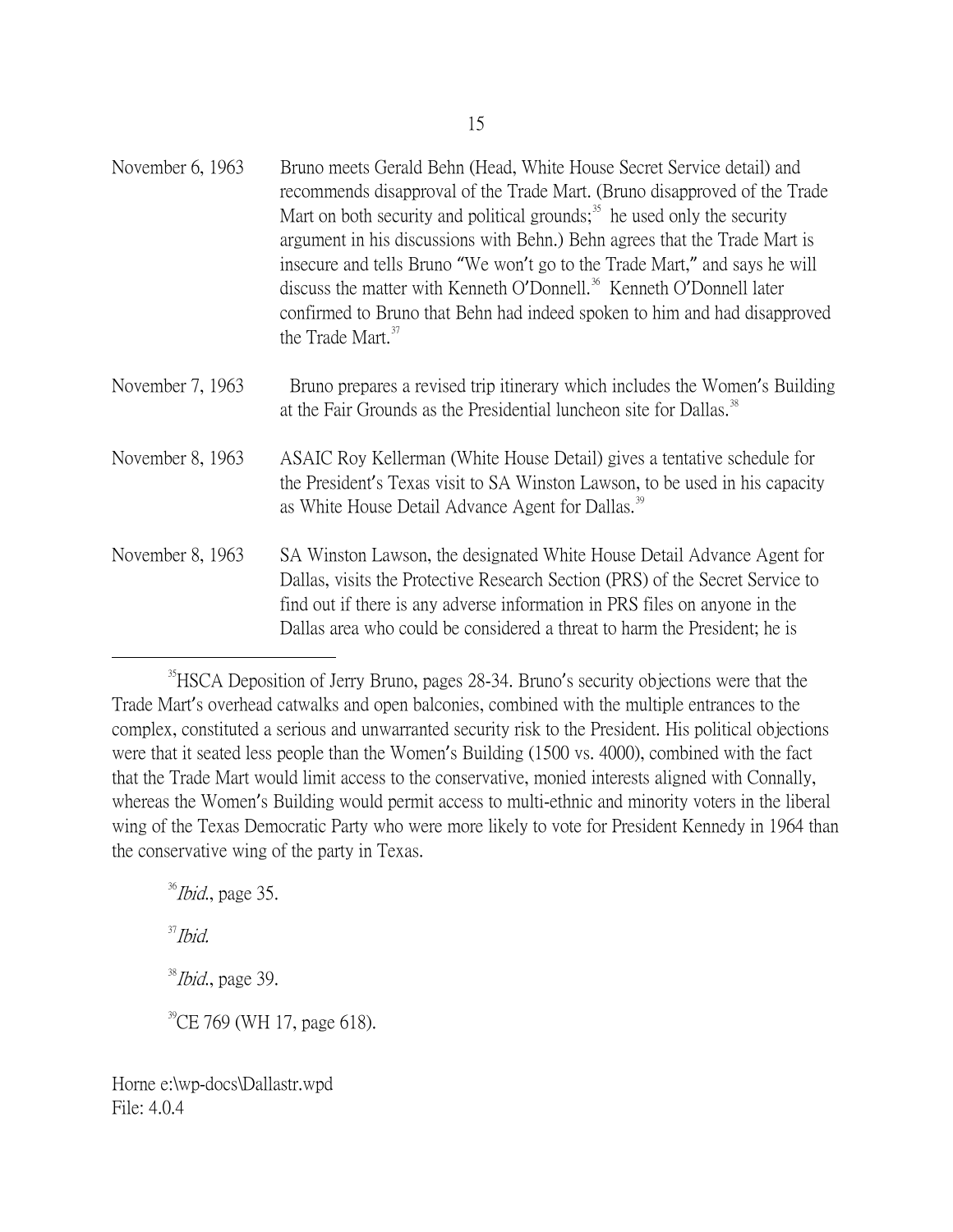informed by PRS that there were no subjects of record in the Dallas area.<sup>[40](#page-15-0)</sup> (SAIC Robert I. Bouck was head of the Protective Research Section in November, 1963, and had held this position since  $1957$ .)<sup>[41](#page-15-1)</sup>

November 8, 1963 Dallas Morning News states: "President Kennedy's Texas visit Nov. 21-22 will include five stops--in San Antonio, Houston, Fort Worth, Dallas, and Austin--Governor Connally announced Thursday...from San Antonio the President and his party will go to Houston for a dinner in the Rice Hotel that night, honoring Rep. Albert Thomas, veteran legislator from Houston...from Fort Worth the President will go to Dallas for a noon luncheon...Connally said the site is uncertain so far, because the Secret Service had not cleared the matter. Under consideration are the Trade Mart...and the Women's Building." Analysis: Austin, as a fifth city to be visited, is mentioned publicly for the first time; a Dallas luncheon is confirmed; and it is clear that the choice for the Dallas luncheon site has been narrowed to either the Trade Mart, or the Women's Building. The order in which the five cities to be visited are mentioned in the article matches precisely the final trip plans later implemented.

November 8, 1963 Dallas Times Herald for this date reaffirms the information in the Dallas Morning News of the same date, and adds that the President will spend one night at the LBJ Ranch during his 5-city, 2-day visit.

<span id="page-15-0"></span>40WH 4, page 321.

<span id="page-15-1"></span> $41$ WH 4, page 295.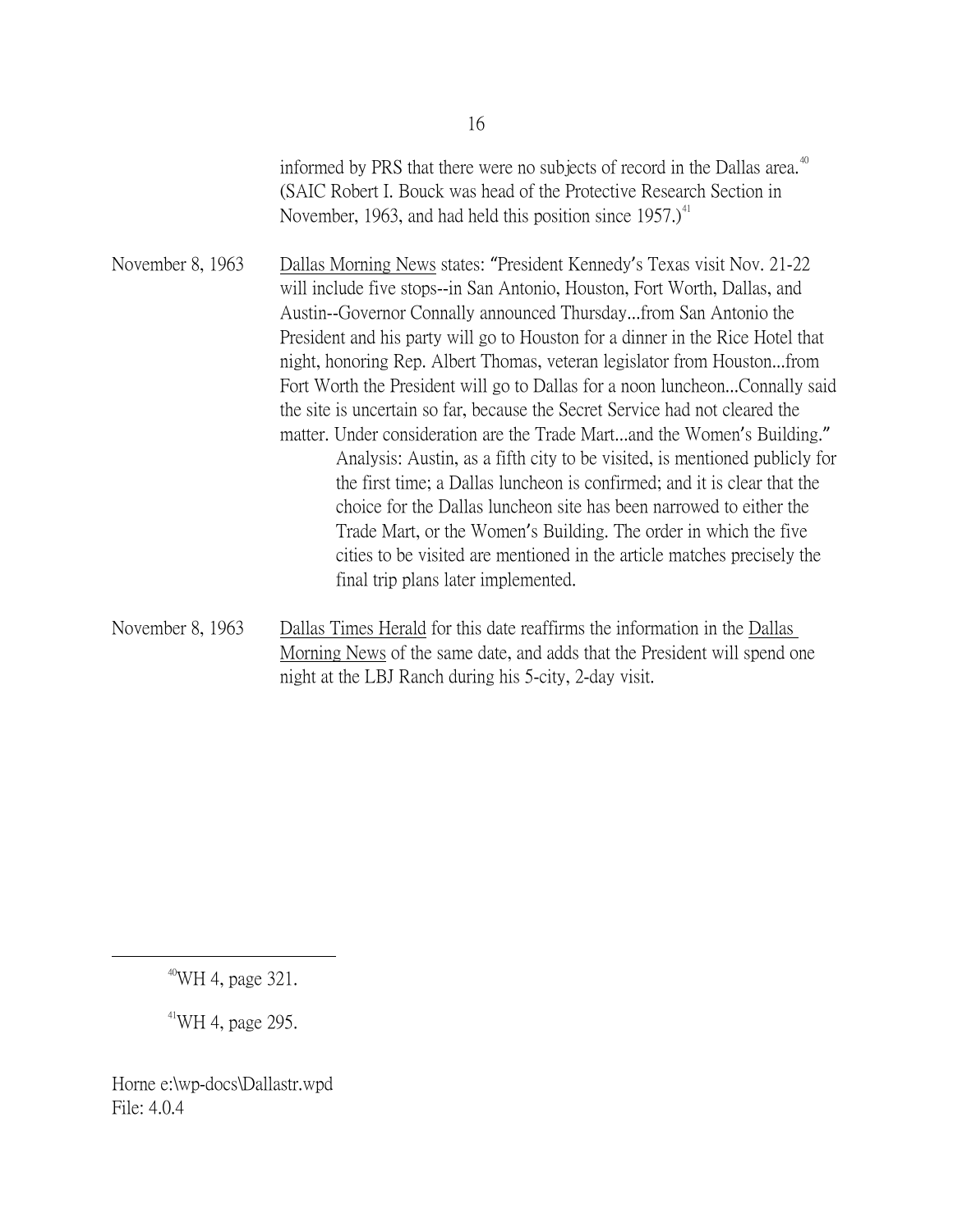November 12, 1963 U.S. Secret Service agent Winston Lawson arrives in Dallas to begin USSS (White House Detail) advance work in preparation for the Dallas trip. Traveling with him is Jack Puterbaugh, a civilian political "advance man" for the Democratic National Committee.<sup>[42](#page-16-0)</sup>

November 13, 1963 Winston Lawson and Jack Puterbaugh meet with SAIC Forrest Sorrels of the Dallas Secret Service Office and SA Steuart of the Dallas office, and begin a series of encounters over several days with various officials of the local Host Committee and Dallas Citizen's Council. (The Host Committee and Dallas Citizen's Council were firmly behind Governor Connally in his insistence upon selection of the Trade Mart as the Dallas luncheon site.) Sorrels, Steuart, Lawson and Puterbaugh first visit the Trade Mart site, followed by the Women's Building.<sup>[43](#page-16-1)</sup>

 $^{43}$ WH 17, page 619; and WH 21, page 546.

<span id="page-16-1"></span><span id="page-16-0"></span><sup>&</sup>lt;sup>42</sup>Winston Lawson told the HSCA that Puterbaugh, who was responsible for motorcade political protocol, recommended the Trade Mart as the luncheon site (see Belford Lawson interview summary of January 31, 1978 interview of Winston Lawson, page 5).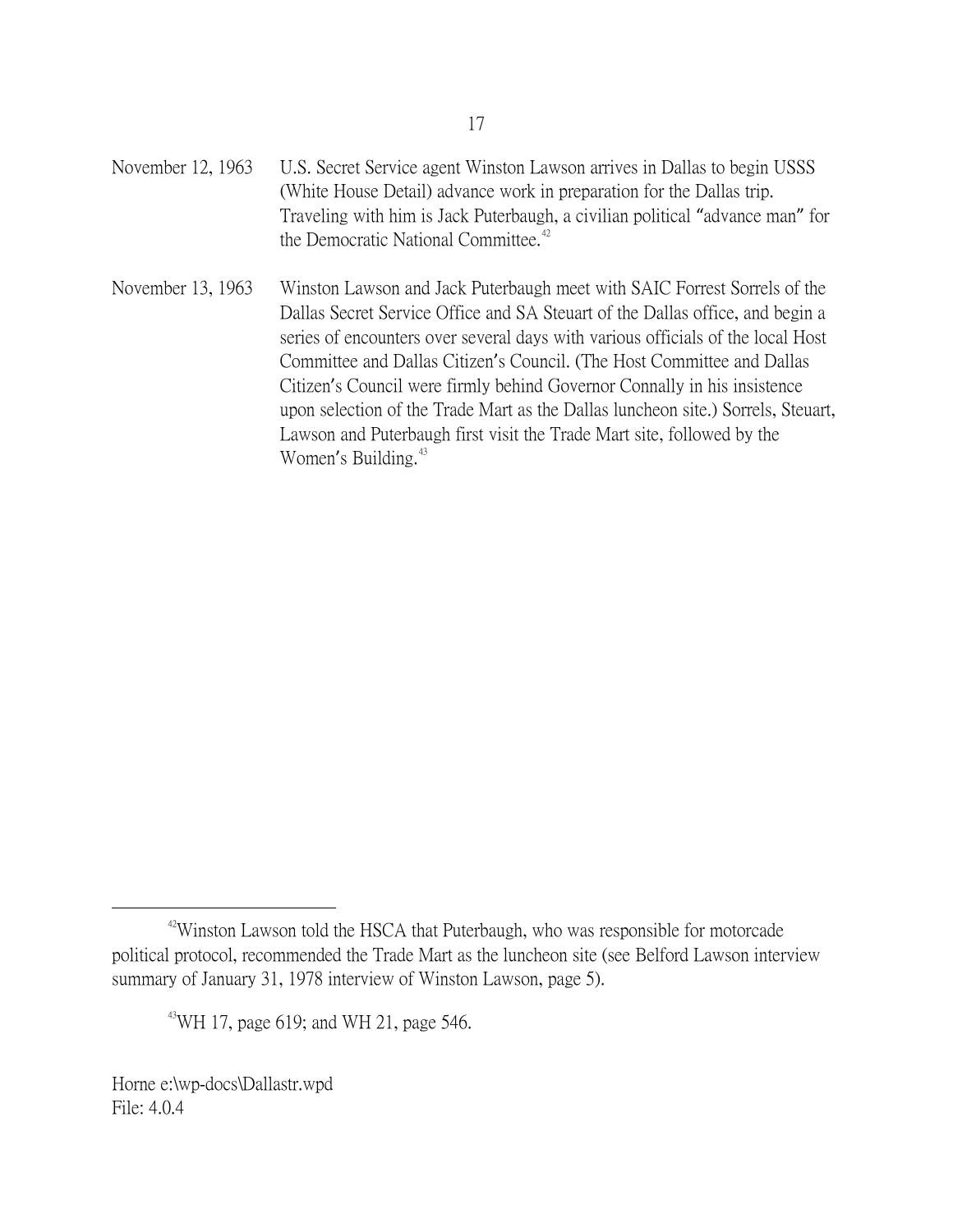November 14, 1963 Winston Lawson and Forrest Sorrels drive one of the proposed motorcade routes from Love Field to the Trade Mart.<sup>[44](#page-17-0)</sup> It is not known whether the route driven (and clocked) included the Main-Houston-Elm dog-leg. Lawson informed the HSCA that only Main Street had been tentatively identified as part of the route prior to November 14 (meaning that before that date the Main-Houston-Elm turn had not been part of any proposed motorcade route.)<sup>[45](#page-17-1)</sup> In any case, Lawson confirmed in his Warren Commission testimony that preparation of the motorcade route is the responsibility of the White House Detail Advance Agent, which is the role he was fulfilling in Dallas.<sup>[46](#page-17-2)</sup> Analysis: Lawson clarified that the Main-Houston-Elm dog-leg in

Dealey Plaza was added (or determined) on or after November 14, the day he and Sorrels first drove the motorcade route, and also acknowledged his responsibility for determining the motorcade route.

 $^{46}$ WH 4, page 325.

<span id="page-17-2"></span><span id="page-17-1"></span><span id="page-17-0"></span> $4$ <sup>4</sup>Neither man was specific in his written statements (WH 17, page 619; and WH 21, page 546) about any details of this proposed route that was driven.

 $^{45}$ HSCA Volume 11, page 522.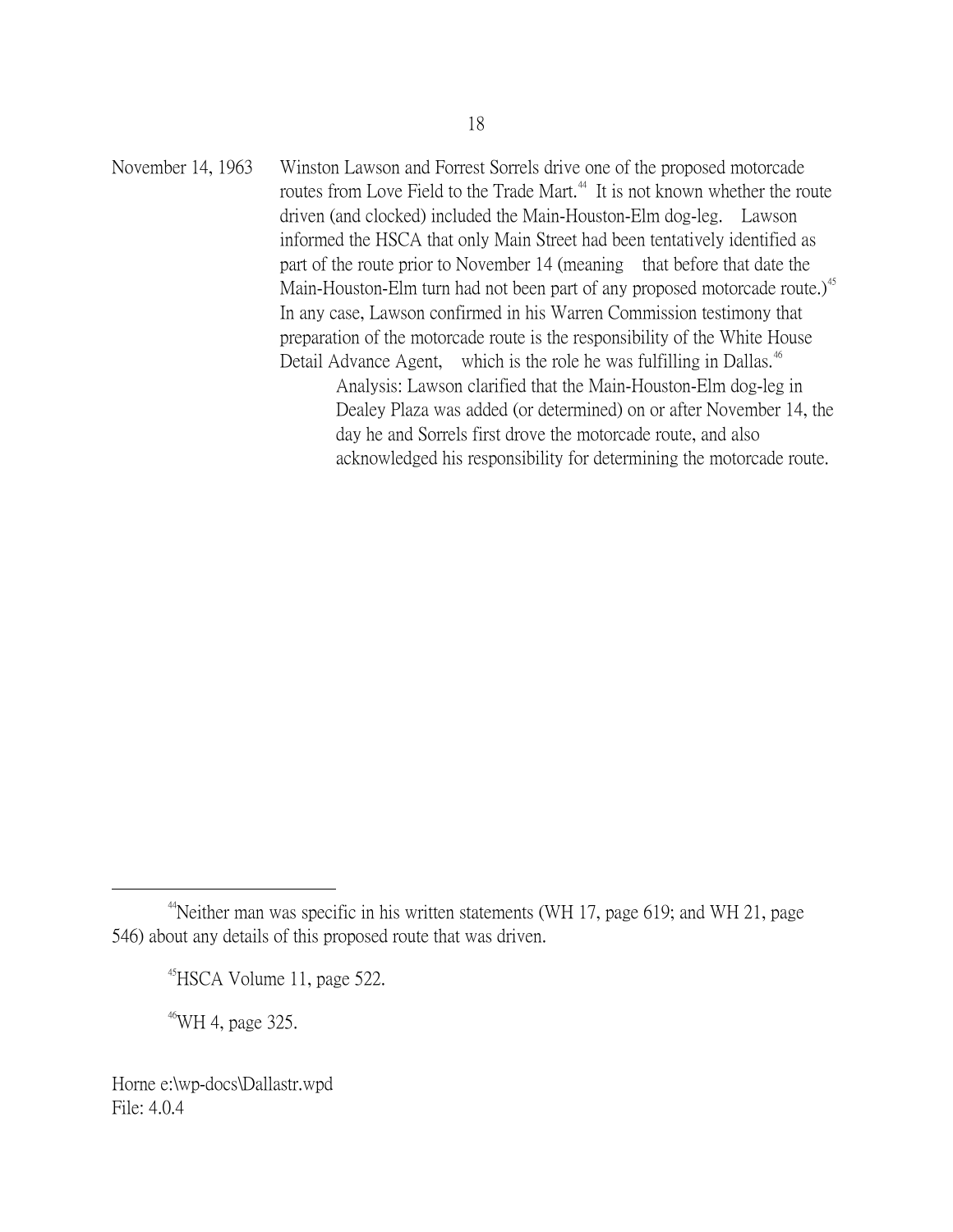November 14, 1963 Lawson and Sorrels meet with Dallas Chief of Police Curry and Assistant Chief of Police Batchelor. Curry and Batchelor are told that the motorcade route is not final, and that the location of the luncheon would be at either the Trade Mart or the Women's Building; however, the route read off to Curry and Batchelor by Lawson is the exact route ultimately used to go to the Trade Mart during the actual motorcade, with the exception that at the end of his description, the last street mentioned is Main Street; the Main-Houston-Elm dog-leg was not mentioned. Lawson requested that the DPD make no statement about the route since the route was not finalized, and told the officers that the announcement of the definite route would be made in the press by the Host Committee. Finally, arrangements were made for Assistant Chief Batchelor and Deputy Chief Stevenson to meet Lawson and Sorrels at the Trade Mart on Tuesday, November 19, at  $10:00$  A.M.<sup>[47](#page-18-0)</sup>

Analysis: Although Lawson and Sorrels carefully stressed that the luncheon site was not formally decided on, and that the motorcade route was therefore not final yet, the route they described to Dallas Police management officials was the one ultimately chosen in support of the Trade Mart site (minus the Dealey Plaza dog-leg), and presumably was the route driven by them earlier in the day when they clocked the route. Furthermore, for these two Secret Service agents to arrange a meeting with senior Dallas police officials at the Trade Mart for November 19 (five days hence) indicates that all of their trip planning at this point was focused on the Trade Mart, to the exclusion of the Women's Building.

<span id="page-18-0"></span> $47$ WH 21, page 563 (Stevenson Exhibit).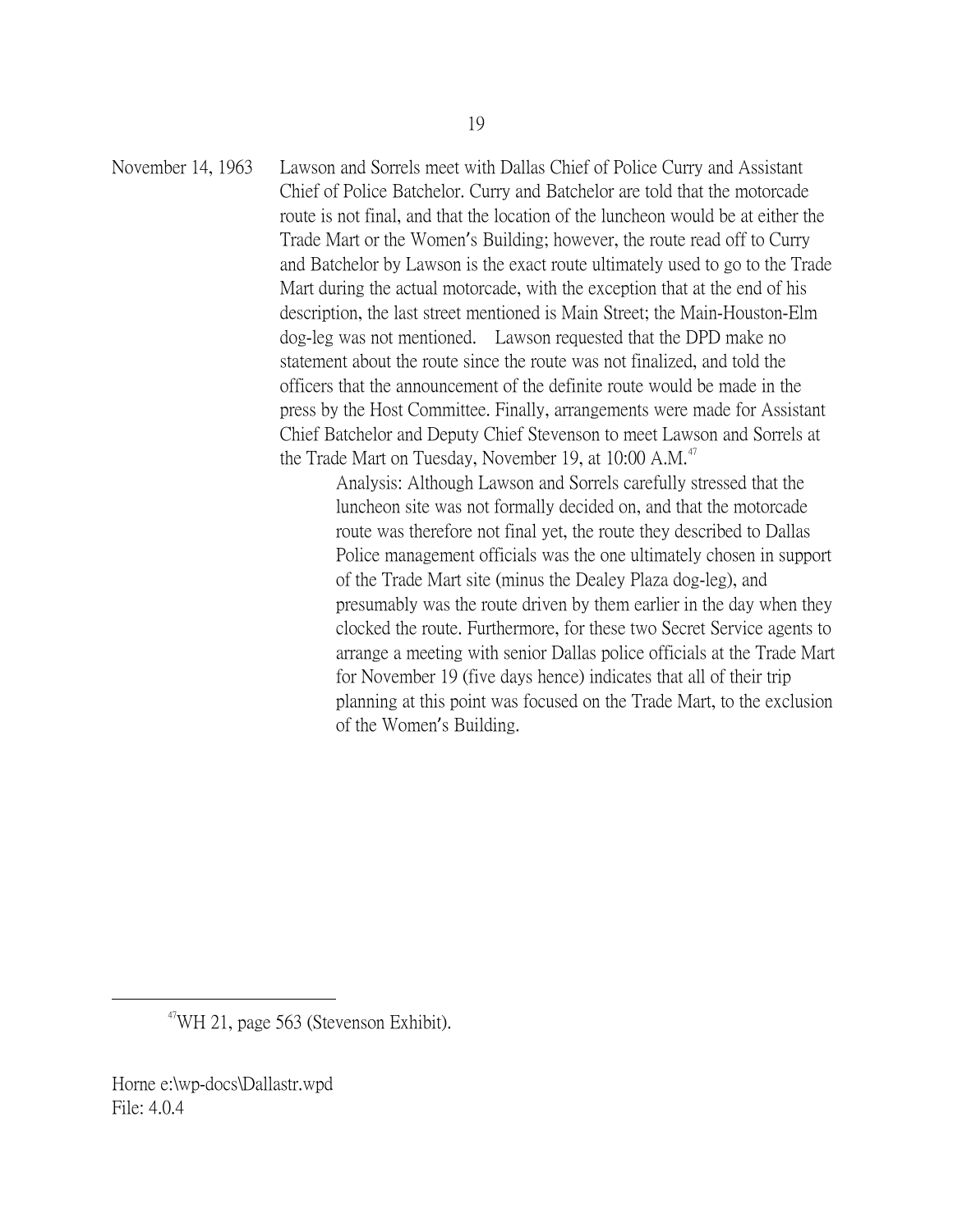- November 14, 1963 Kenneth O'Donnell caves in<sup>[48](#page-19-0)</sup> to Connally's pressure<sup>[49](#page-19-1)</sup> on the Dallas luncheon site (i.e., Trade Mart vice Women's Building), announcing to Bruno that the White House saw no way out of the problem other than to go with the Trade Mart site for the Dallas luncheon.<sup>[50](#page-19-2)</sup> O'Donnell tells Bruno that he will ask Bill Moyers (then Deputy Director of the Peace Corps), a man close to both Connally and Johnson, to settle the dispute for the good of the President and the party (by sending Moyers to Texas to serve as political "advance man" in the field in Austin, so as to be close to Governor Connally).
- November 15, 1963 Sorrels and Lawson visit the Trade Mart again and confer with the manager; they then visit Dallas Police Headquarters and meet with Police Chief Curry, Deputy Chief Batchelor, Deputy Chief Fisher, and others. Possible motorcade routes were discussed, particularly from Love Field to the Trade

<span id="page-19-0"></span><sup>48</sup>In Warren Commission Exhibit No. 1360, a July 10, 1964 memo from James J. Rowley to J. Lee Rankin, Secret Service Chief Rowley writes that the decision to go with the Trade Mart over the Women's Building at the Fair Grounds for the November 22, 1963 luncheon "...was made known to SAIC Behn...by Mr. Kenneth O'Donnell, Special Assistant to the President. SAIC Behn in turn notified SA Lawson in Dallas of the decision on November 14, 1963."

<span id="page-19-1"></span><sup>49</sup>In his HSCA Deposition of August 18, 1978 (pages 36-37) Jerry Bruno stated: "We got word that the local Secret Service agents there had looked at the site (Trade Mart), and this is coming from Governor Connally, and they saw no reasons not to go there...and this is very, very, unusual...it seems to me like...what happened was Governor Connally got to the local Secret Service agents and made them say this place is all right to go...Jerry (Behn) got word that the local agents claim that they could secure it and we were going to have to go with that." Mr. Bruno makes clear that this word was received prior to when USSS agent Winston Lawson arrived on November 12.

<span id="page-19-2"></span><sup>50</sup>When HSCA Counsel Belford Lawson asked Jerry Bruno why the President and Kenneth O'Donnell finally surrendered to the demands of Governor Connally in regard to the Dallas luncheon site, Bruno responded: "...there was nothing they could do at this point...they were going to try to make the best of it..."; and when asked by HSCA Counsel Belford Lawson what the consequences would have been if the trip had been canceled, Bruno responded: "...it would have showed that the President had not provided the leadership within the Democratic Party to solve Party disputes. It would have showed that he was very weak in the South yet and I think the repercussions politically would have been very, very bad." (HSCA Bruno Deposition, pages 48-49.)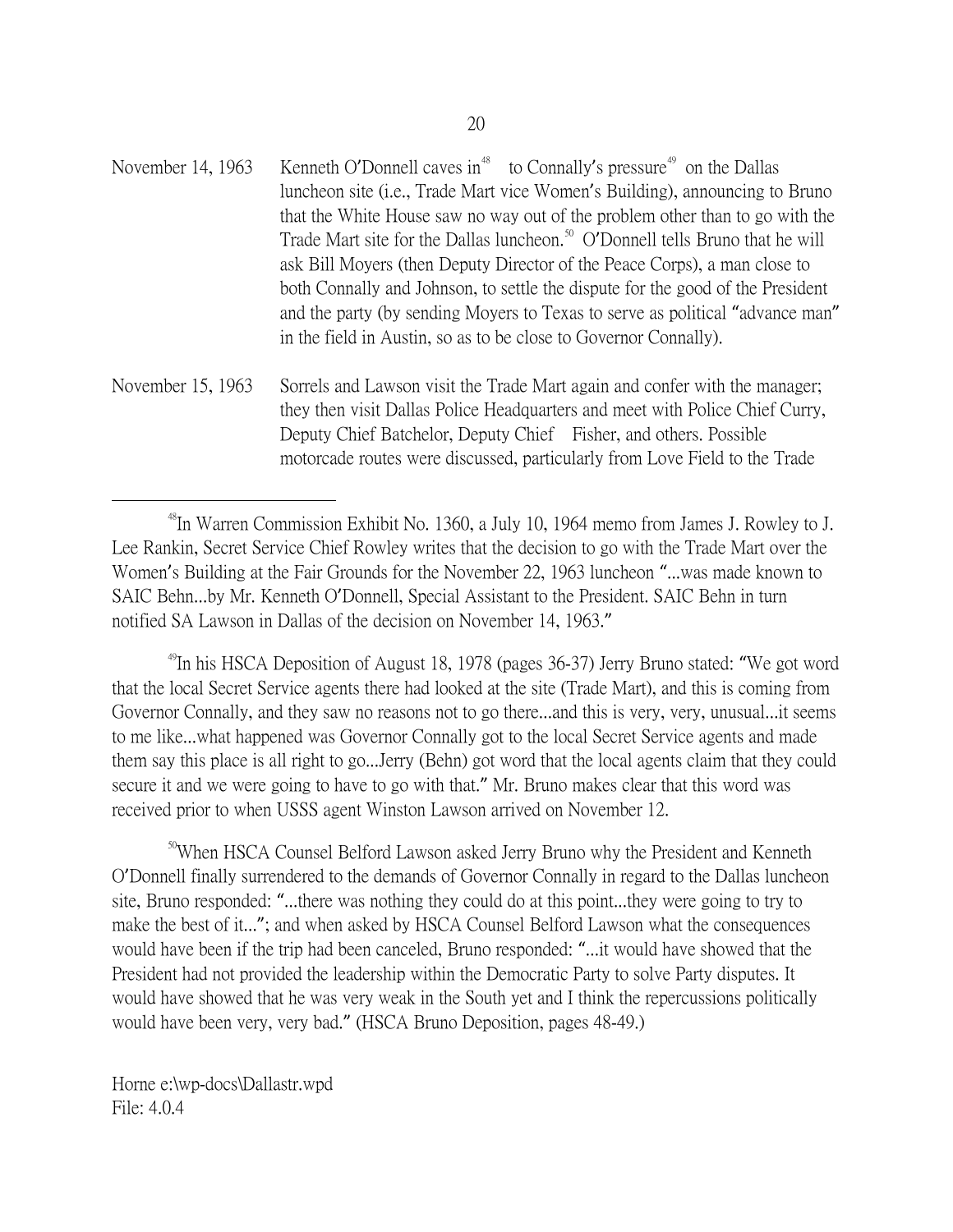Mart.<sup>[51](#page-20-0)</sup>

November 15, 1963 In Washington, O'Donnell and Bruno meet with Moyers, who tells them that Connally was unbearable and on the verge of canceling the trip. O'Donnell and Moyers concur during this meeting to let the Governor have his way on the Trade Mart luncheon site for the Dallas trip.<sup>[52](#page-20-1)</sup> The White House announces approval of the Trade Mart luncheon site for the Dallas leg of the Texas trip.<sup>[53](#page-20-2)</sup>

 $51$ WH 17, page 620; and WH 21, page 546.

<span id="page-20-2"></span><span id="page-20-1"></span><span id="page-20-0"></span> $52$ HSCA Deposition of Jerry Bruno, pages 47-49; also, see Bruno, The Advance Man (Bantam Books, 1972), pages 90-92.

<sup>53</sup>HSCA Deposition of Jerry Bruno dated August 18, 1978, page 48.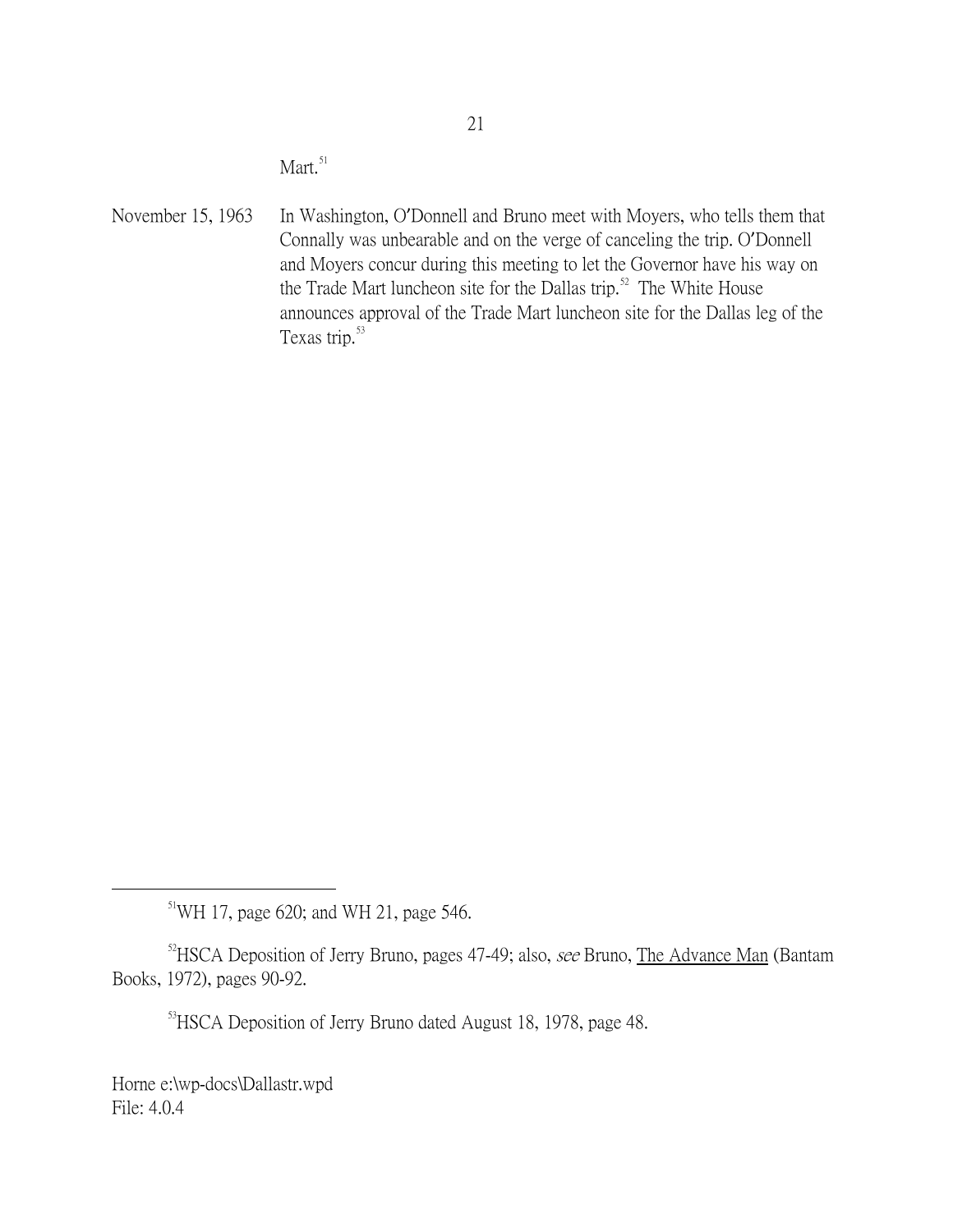| November 15, 1963 | Subsequent to the White House announcement approving the Trade Mart as         |
|-------------------|--------------------------------------------------------------------------------|
|                   | Dallas luncheon site (see above), Sorrels and Lawson meet again with Dallas    |
|                   | Host Committee officials and police officials at a luncheon at the Baker Hotel |
|                   | and resume discussions about the Dallas leg of the Texas trip, including the   |
|                   | motorcade. <sup>54</sup>                                                       |

November 16, 1963 Dallas Times Herald announces that White House officials have given final approval to the Trade Mart luncheon site.

- November 17, 1963 This is the approximate date when ASAIC Roy Kellerman (White House Detail) is given the assignment as Special Agent in Charge of the Texas Trip.<sup>[55](#page-21-1)</sup> ASAIC Kellerman stated in his sworn Warren Commission testimony that normally the PRS would have been asked to conduct a check for dangerous individuals about a week prior to the time he was appointed as SAIC of the Texas Trip; he did not know whom had asked PRS to check their files in support of the Texas trip, but he reported that in this case there was "no record" (of dangerous individuals), and agreed with Congressman Ford that this was unusual. $56$
- November 18, 1963 Sorrels and Lawson, along with Deputy Police Chief Batchelor and Deputy Chief Lunday, drive the motorcade route from Love Field to the Trade Mart; the route is again clocked (the first time was on November 14), and general security precautions are discussed. $57$  The complete motorcade route is believed to have been driven on this occasion.<sup>[58](#page-21-4)</sup>

 $54$ WH 17, page 620; and WH 21, page 546.

<span id="page-21-1"></span><span id="page-21-0"></span><sup>55</sup>WH 2, 106; Kellerman did not reveal during this testimony who gave him the assignment, but by inference it must be Gerald Behn, the Head of the White House Detail and Roy Kellerman's direct supervisor.

56WH 2, pages 107-108.

 $57$ WH 17, page 621; and WH 21, page 547.

<span id="page-21-4"></span><span id="page-21-3"></span><span id="page-21-2"></span><sup>58</sup>WH 4, page 326. Aside from Lawson's affirmative answer to John J. McCloy's question re: whether he had driven the entire route, the route could not have been clocked precisely without doing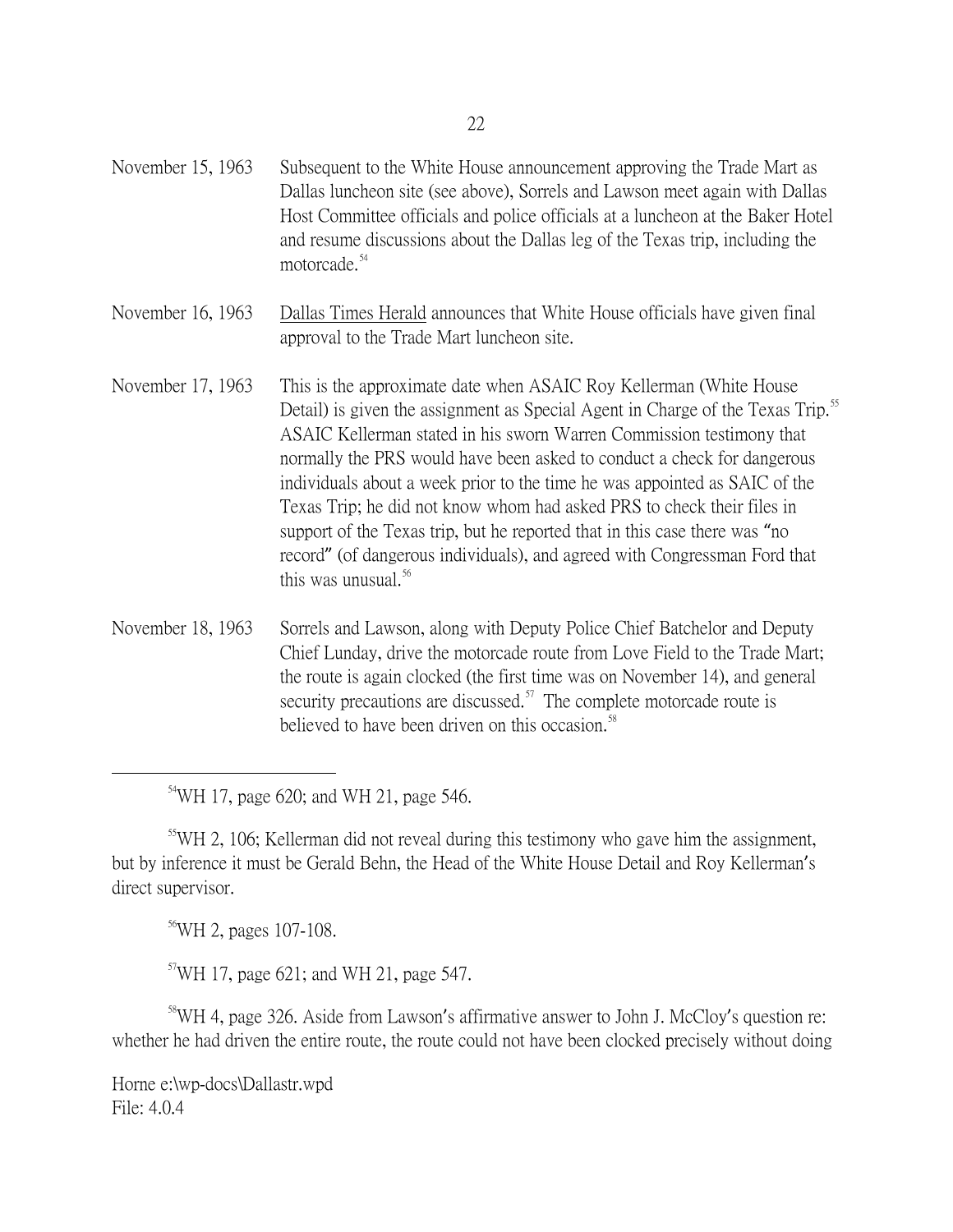Horne e:\wp-docs\Dallastr.wpd File: 4.0.4

 $\overline{a}$ 

so, which further argues that the route was completely driven and checked by Sorrels and Lawson on at least this one occasion, on November 18, if not also on November 14. Additional corroboration that the entire route was driven can be found in the Stevenson Exhibit (WH 21, page 564): "Our total running time for the route from Love Field to the Trade Mart was 38 minutes."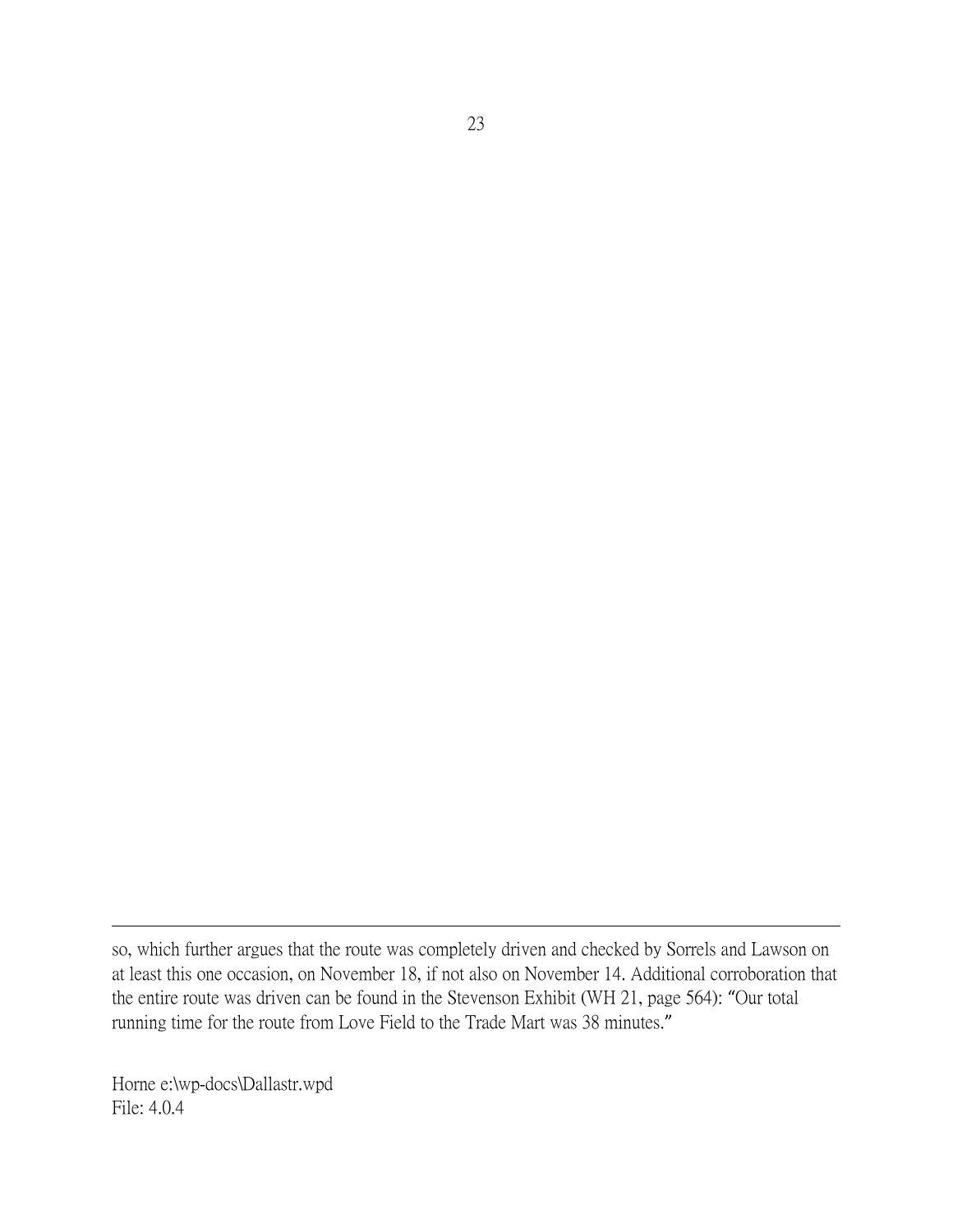| November 18, 1963 | Bill Moyers in Austin directs his Dallas political contact person, Ms. Elizabeth<br>F. ("Betty") Harris (in response to her query this issue), to ensure that the<br>motorcade route gets published in the Dallas papers. Ms. Harris, in turn,<br>attends a confrontational meeting with Governor Connally, Robert Strauss and<br>Sam Bloom (Connally associates), and Winston Lawson, in which she<br>ultimately succeeds in convincing Sam Bloom (in charge of publicity for<br>Connally) to publish the route prior to Friday, November 22, 1963 in order to<br>help increase crowd size. (The Connally supporters had been against<br>publishing the route early.) <sup>59</sup> |
|-------------------|--------------------------------------------------------------------------------------------------------------------------------------------------------------------------------------------------------------------------------------------------------------------------------------------------------------------------------------------------------------------------------------------------------------------------------------------------------------------------------------------------------------------------------------------------------------------------------------------------------------------------------------------------------------------------------------|
| November 19, 1963 | Dallas Police officials Batchelor, Stevenson, and Lumpkin, and Battalion Fire<br>Chief Burress meet Secret Service agents Sorrels, Grant, and Lawson at the<br>Trade Mart as arranged on November 14. Luncheon security arrangements are<br>discussed with the management of the Trade Mart.                                                                                                                                                                                                                                                                                                                                                                                         |

- November 19, 1963 Dallas Police Captain Perdue Lawrence is told by Assistant Chief Batchelor and Deputy Chief Lunday that he has been assigned traffic control responsibilities for the Presidential motorcade. $60$  He is instructed to prepare a traffic control plan for the motorcade which would include motorcycle escort.<sup>[61](#page-23-2)</sup>
- November 19, 1963 Dallas Morning News publishes the motorcade route, including the following: "...Harwood to Main, Main to Houston, Houston to Elm, Elm under the Triple Underpass to Stemmons Expressway and on to the Trade Mart."

<span id="page-23-0"></span>59HSCA Volume 11, pages 519-521.

<span id="page-23-1"></span> $60$ Warren Commission Testimony of Captain Perdue Lawrence (WH 7, pages 577-78).

<span id="page-23-2"></span> $<sup>61</sup>$ Stevenson Exhibit (WH 21, page 567).</sup>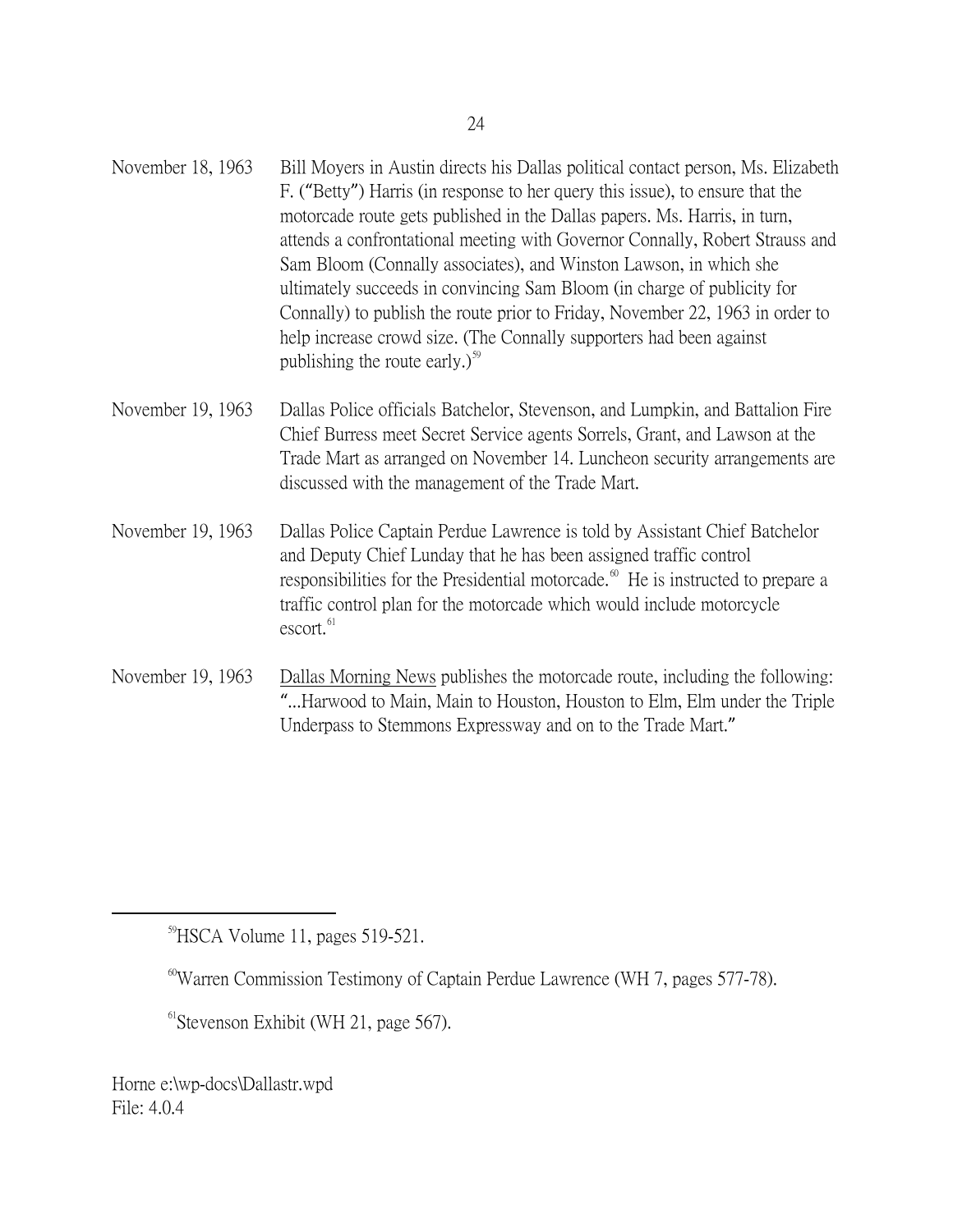Analysis: The complete motorcade route is published for the first time, including the Main-Houston-Elm dog-leg. $\degree$ 

November 19, 1963 Dallas Times Herald publishes the motorcade route also: "The motorcade will then pass through downtown on Harwood and then west on Main, turning back to Elm at Houston and then out to Stemmons Freeway to the Trade Mart." Analysis: For the second time in one day (this time in the afternoon paper), the precise motorcade route through Dealey Plaza (which the Connally supporters did not want published until November 22) has been publicized. November 19, 1963 Winston Lawson prepares and submits (to James J. Rowley, Chief, U.S. Secret Service) his Preliminary Survey Report on preparations for the Dallas trip.<sup>[63](#page-24-1)</sup> (Lawson's Final Survey Report on the Dallas Trip was submitted to Rowley on November 30, 1963.) $<sup>64</sup>$  $<sup>64</sup>$  $<sup>64</sup>$ </sup> November 20, 1963 Dallas Morning News publishes a slightly different version of the motorcade route, as follows: ""A security car will lead the motorcade which will travel

<span id="page-24-1"></span> $^{63}$ CE 767 (WH 17, pages 593-600).

<span id="page-24-2"></span> $^{64}$ CE 768 (WH 17, pages 601-617).

<span id="page-24-0"></span> $^{62}$ The HSCA Deposition of Jerry Bruno (on pages 40-42) reveals that the Trade Mart luncheon site drove the motorcade route actually taken through Dealey Plaza, given that Love Field was the designated airport, a motorcade was a "given," and the best way to optimize the motorcade was to pass through the downtown business district during the lunch hour. If the Women's Building had been the luncheon site, Bruno is certain that the motorcade would instead have gone directly, via Stemmons Freeway, from Love Field to Dealey Plaza (in this case the entrance to, not the exit from, downtown Dallas) and would have entered downtown Dallas via Main Street (from Stemmons Freeway), traveling from west to east, first proceeding quickly through the middle of Dealey Plaza (on Main Street, not Elm) at 40-50 mph before slowing down to enter the beginning of the business district at the intersection of Main and Houston. Amplifying further, on pages 53-54 of his HSCA Deposition, Bruno states: "...at that point when the decision to go to the Trade Mart was made, then at that point they determined the route."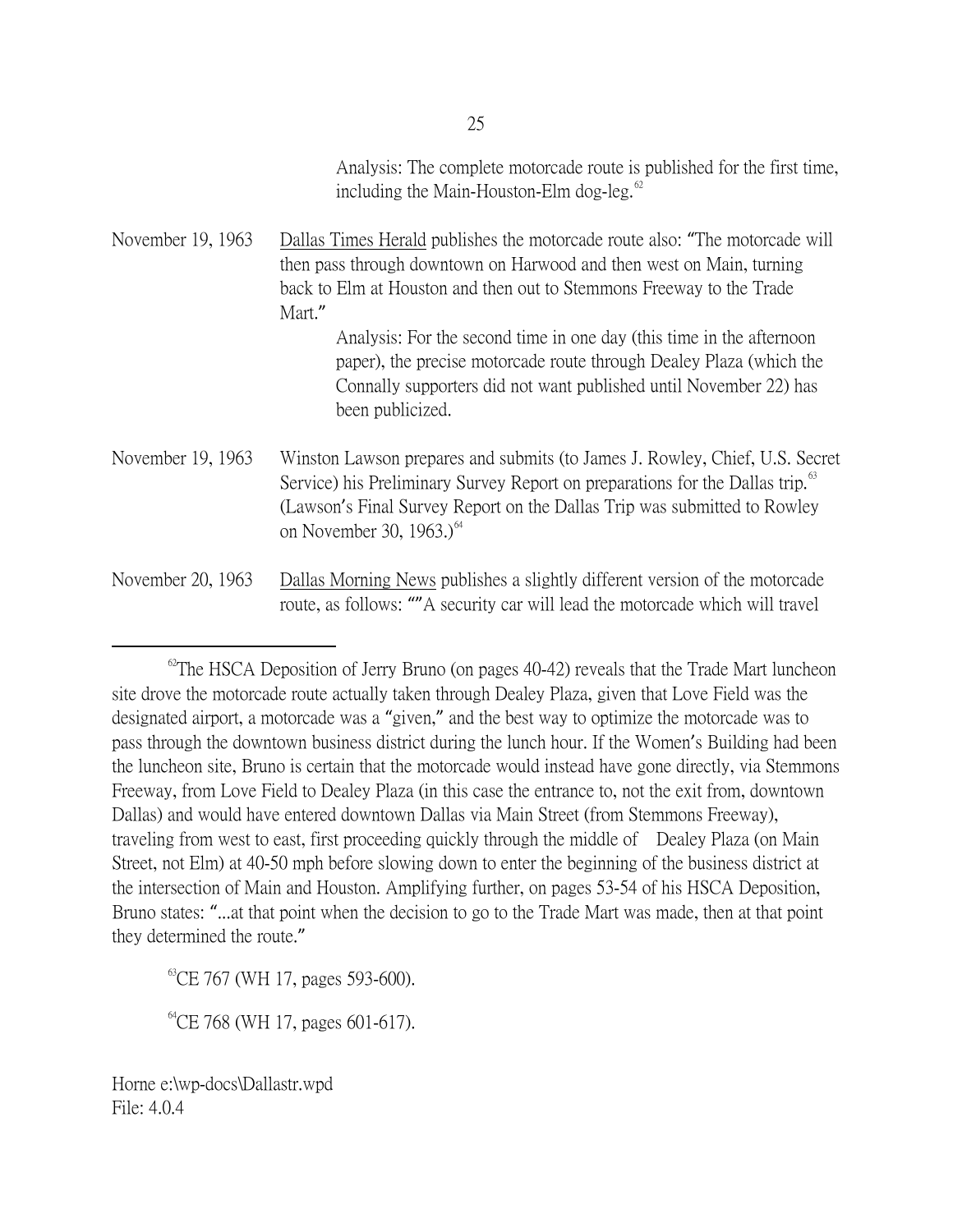| on Mockingbird Lane, Lemmon Avenue, Turtle Creek Boulevard, Cedar |
|-------------------------------------------------------------------|
| Springs, Harwood, Main and Stemmons Freeway."                     |

Analysis: The Main-Houston-Elm dog-leg has been omitted from this version of the motorcade route. It is not known whether this is an error (i.e., an unintended simplification), obfuscation, or whether this represents a change in the route (i.e., the possible omission of the dog-leg).

- November 20, 1963 Captain Lawrence meets again with Batchelor and Lunday and asks how the motorcade is to be escorted. In addition to various other details about motorcycle escort, Lawrence claims he is told that motorcycle escorts would be placed "alongside" the President's and Vice-President's cars.<sup>[65](#page-25-0)</sup>
- November 21, 1963 Sometime between November 19 and November 21, 1963,<sup>[66](#page-25-1)</sup> SA Clint Hill is informed by ASAIC Floyd Boring of the White House Detail that the President had requested during the Tampa trip on November 18, 1963 that agents not ride on either of the two rear steps of the Lincoln Continental Presidential Limousine.<sup>[67](#page-25-2)</sup>

<span id="page-25-0"></span> $65$ WH 7, page 579.

<span id="page-25-1"></span><sup>66</sup>CE 1025 (WH 18, page 809).

<span id="page-25-2"></span>67WH 2, pages 136-137.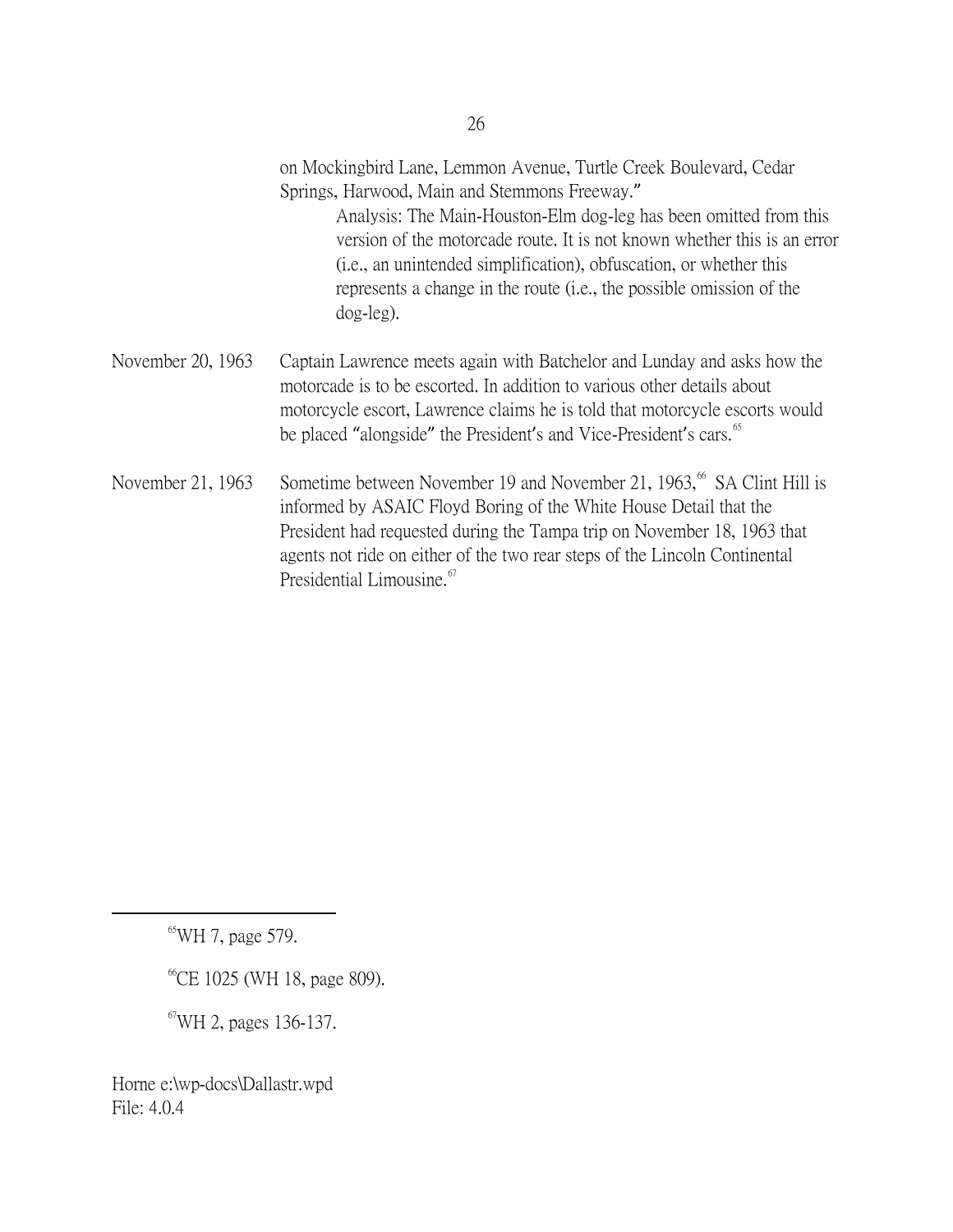Analysis: The Warren Commission was interested enough in the March 9, 1964 sworn testimony on this matter by SA Hill for Chief Counsel J. Lee Rankin to request an explanation from Secret Service Chief James Rowley; on April 22, 1964 Rowley responded, forwarding the written statements of 5 Secret Service agents in which this general desire not to have agents ride on the steps on the rear of the limousine was either claimed as common knowledge, or attributed directly or indirectly to the President. $68$  (In his subsequent written statement for Chief Rowley, SA Clint Hill contradicted what he had said under oath about Floyd Boring, writing in his statement that he did not know from whom he had received this information, but that it was from the administrative offices of the White House Detail, and not personally from President Kennedy.) In a startling development, in recent tape-recorded researcher interviews (circa 1992) of the two key Secret Service personnel who made these claims in writing to Chief Rowley in April, 1964 (Behn and Boring) they contradicted what they said in their April, 1964 written statements and told an independent researcher that President Kennedy never made any such statements prohibiting agents from being positioned on the back of his limousine.<sup>[69](#page-26-1)</sup> Thus, if true, these recent interviews of Gerald Behn and

<sup>68</sup>CE 1025 (WH 18, pages 803-809).

<span id="page-26-1"></span><span id="page-26-0"></span> $^{69}$ See Palamara, Third Alternative, (Self-Published, 1993): Of the 5 agents whose written statements Chief Rowley passed to the Warren Commission on April 22, 1963, only two (Gerald Behn and Floyd Boring) attributed these prohibitions directly to the President. Author Palamara interviewed these two men in 1992 and quotes them as follows:

Behn: "I don't remember Kennedy ever saying that he didn't want anybody on the back of the car (page 4);"and

Boring (in reference to the incident he wrote about--and told Clint Hill about--in Tampa on November 18, 1963): "He (JFK) actually-No, I told them...He didn't tell them anything...He just-I looked at the back and I seen these fellahs were hanging on the limousine-I told them to return to the car...(JFK) was a very easy-going guy...he didn't interfere with our actions at all (page 8)."

Author Palamara interviewed former Secret Service agent Robert Lilly also, who told him (in regard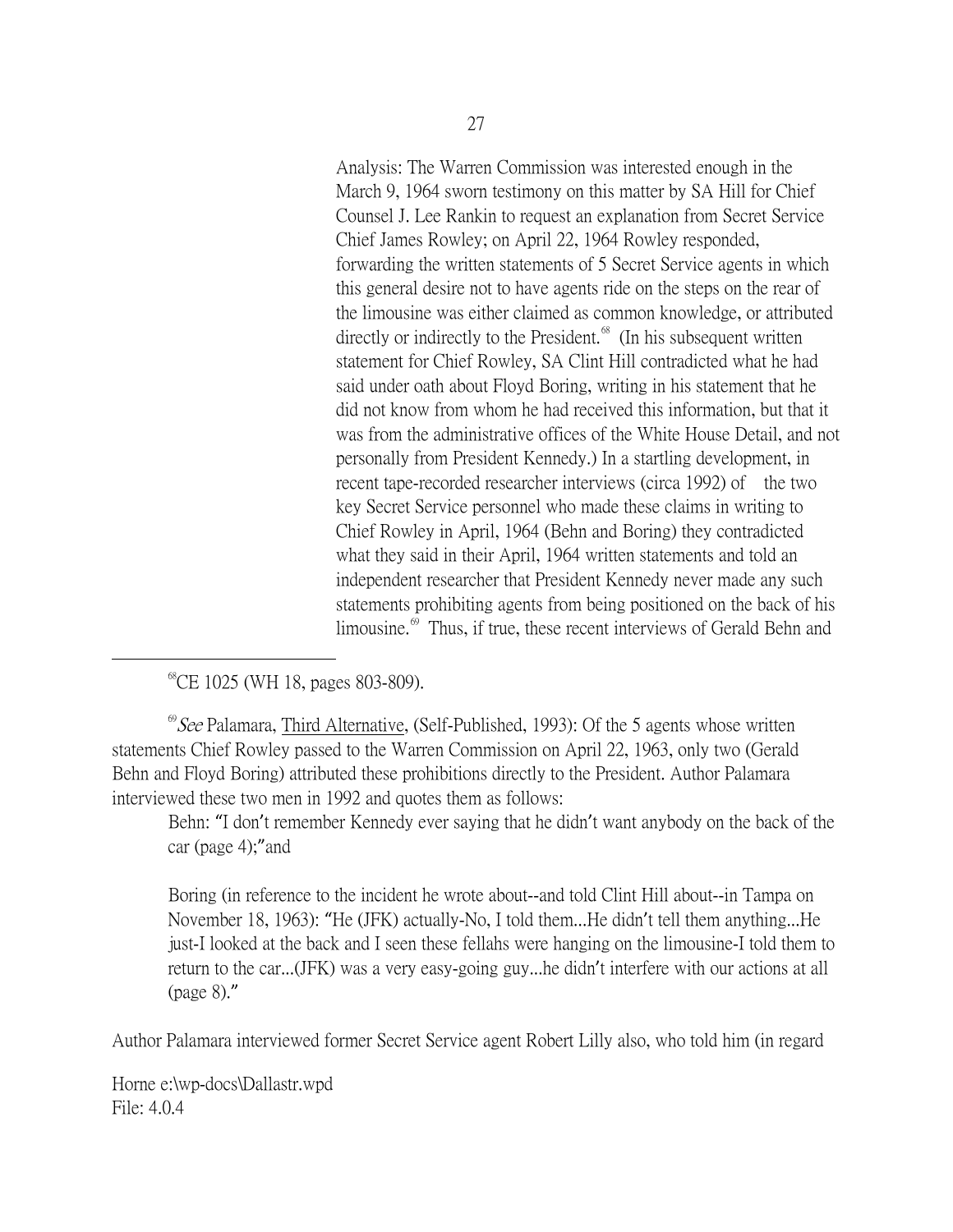Floyd Boring cast considerable doubt on the popular historical accounts of this matter published in books by William Manchester and Jim Bishop, who only had Clint Hill's sworn testimony, and CE 1025 to rely on. The one thing that does seem clear is that Floyd Boring did make the statement to Clint Hill just prior to the trip to Texas, attributing this order to the wishes of the President. Perusal of video and film footage of JFK motorcades often reveals Secret Service agents standing on the rear of the Lincoln Continental limousine; the author has seen this himself in video footage of Berlin and Mexico City motorcades, for example.

November 21, 1963 A meeting is convened at the Dallas Police Department conference room at 3:00 P.M. involving numerous DPD management officials, and USSS agents Lawson, Sorrels, and Grant to discuss the entire operational plan for the President's visit to Dallas.<sup>[70](#page-27-0)</sup> The full motorcade route which was executed on November 22 (including the Main-Houston-Elm dogleg) was read off to all attendees by Chief Curry. Differing accounts appear in the record about what instructions were given by the Secret Service regarding the President's motorcycle escort. Details follow:

> Perdue Lawrence account: A Secret Service Man "in charge of security for the Secret Service" (and undoubtedly Winston Lawson, from the context of his statement<sup> $\eta$ </sup>) stated that the President did not want any motorcycle officers directly on either side of him, between

to Behn claiming in September 1992 that JFK never said anything about agents being removed from the limousine): "Oh, I'm sure he didn't. He was very cooperative with us once he became President. He was extremely cooperative. Basically, 'whatever you guys want is the way it will be'." Former agent Lilly also recalled that he and "Roy Kellerman rode on the back of the limousine all the way to the Presidential Palace" during a trip to Venezuela (page 8). Author Palamara concludes by quoting a 9/10/93 reply letter from Dave Powers in which the former Presidential aide said: "No, they (Secret Service agents) never had to be told to get off the limousine."

<span id="page-27-0"></span><sup>70</sup>Stevenson Exhibit (WH 21, pages 569-571).

<span id="page-27-1"></span> $71$ WH 7, page 580.

 $\overline{a}$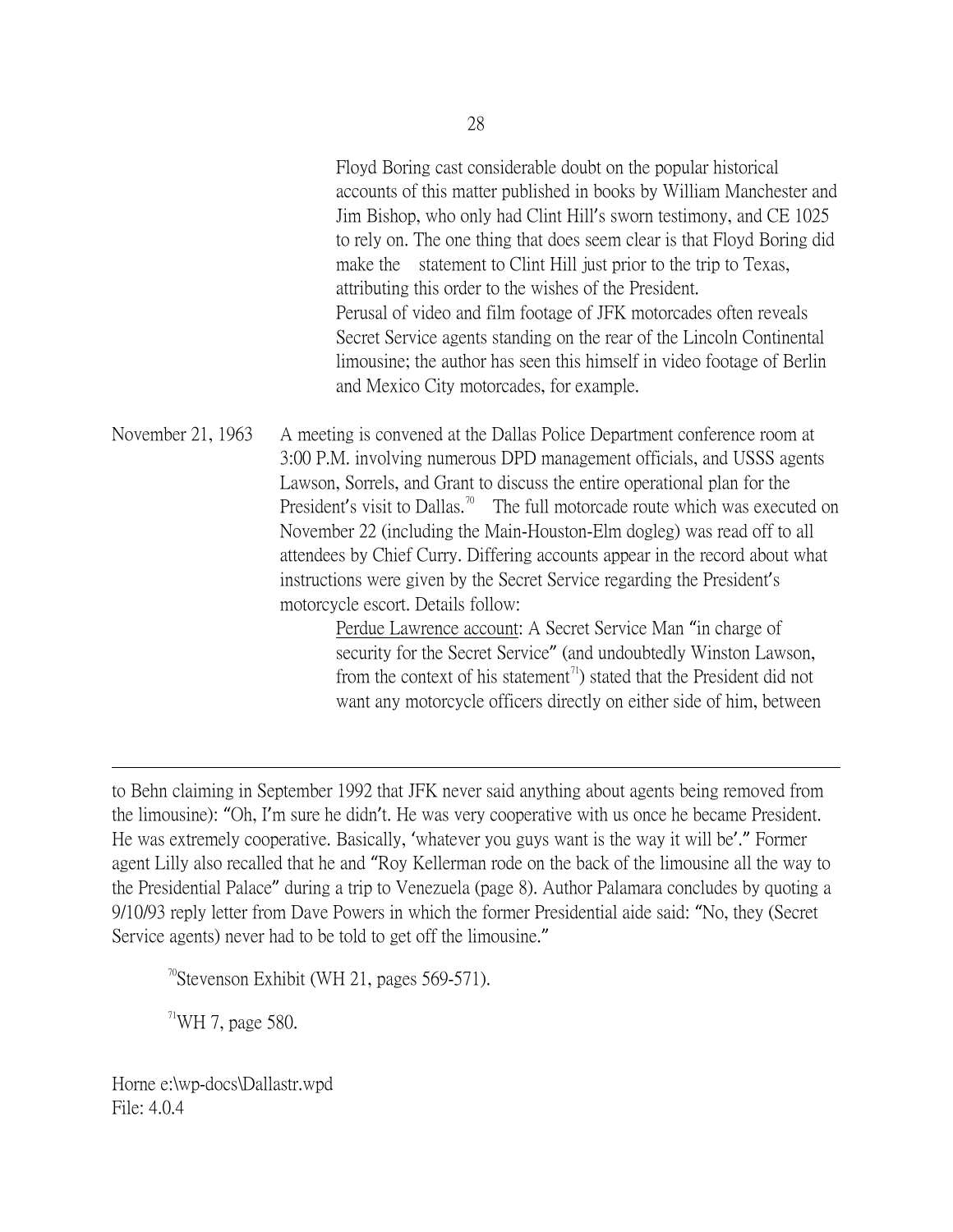him and the crowd, but instead wanted them to the rear of the car.<sup>[72](#page-28-0)</sup> Stevenson Exhibit account: After Lawrence states that there will be 4 motorcycles on either side of the President's car immediately to the rear of the vehicle, Mr. Lawson states that this was too many and he feels 2 on either side will be sufficient, about even with the rear fender of the car.<sup>[73](#page-28-1)</sup>

<span id="page-28-1"></span> $73$ Stevenson Exhibit, WH 21, page 571.

<span id="page-28-0"></span> $^{72}$ *Ibid.*, pages 580-581.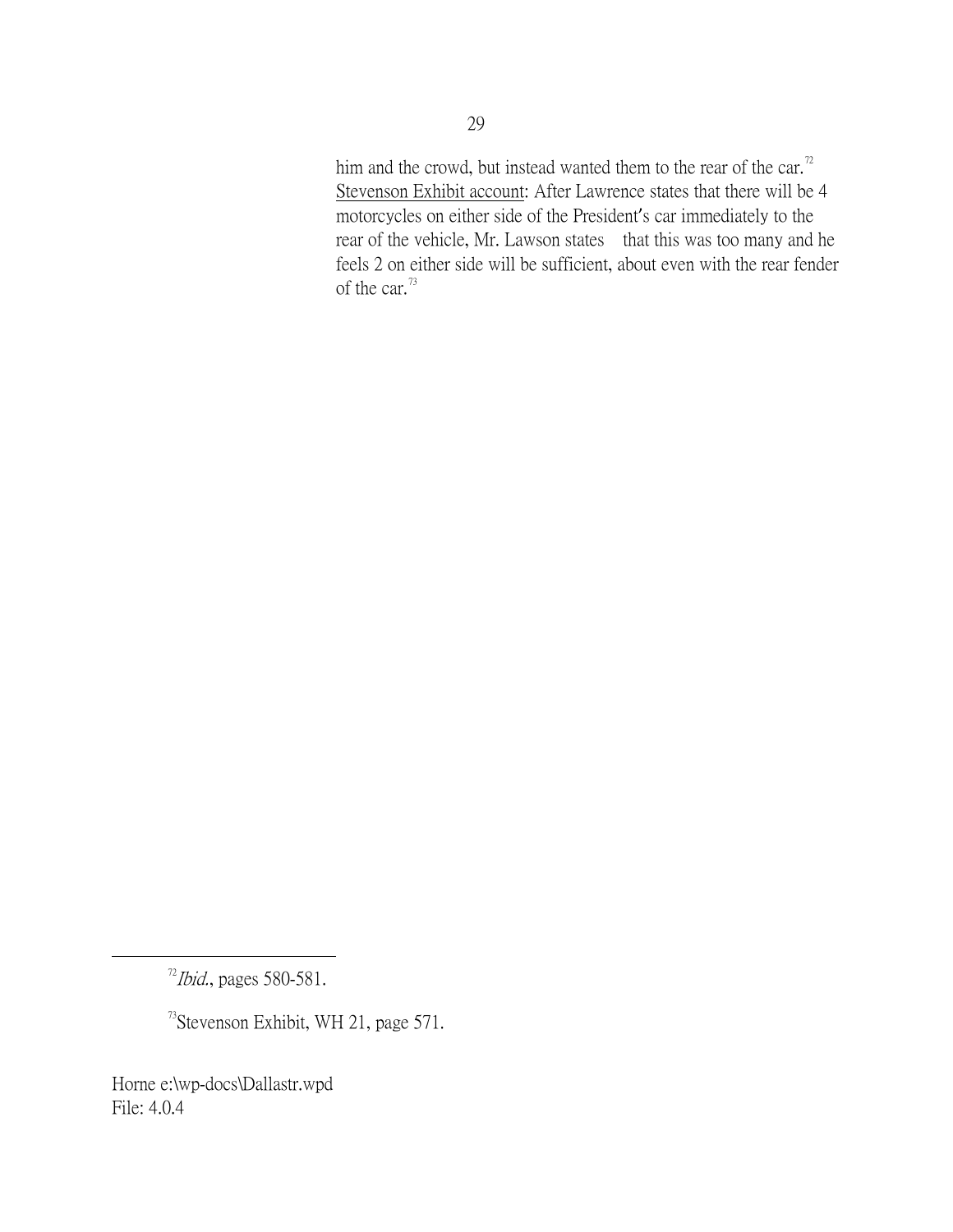Analysis: The HSCA March 1979 report on motorcade and trip planning seems to have found Captain Lawrence's explicit assertions, made under oath to the Warren Commission, more credible than the "vague" writeup in the Stevenson Exhibit. The HSCA concluded that whether Lawrence was correct (about motorcycle escorts being moved from "alongside" the limousine to a rearward distribution), or whether the Stevenson Exhibit account was correct (about a reduction of 50% in the number of escorts, but not in their placement), that in any case both versions corroborate one another in that they indicate a reduction in security protection for the President directed by the Secret Service.<sup>[74](#page-29-0)</sup>

November 21, 1963 SS-100-X and SS-679-X (the Presidential limousine and the Secret Service follow-up car) arrive at 6:15 P.M. at Love Field onboard an Air Force C-130 cargo plane, escorted by SA Kinney and SA Hickey.<sup>[75](#page-29-1)</sup>

November 22, 1963 Dallas Morning News publishes a map of the motorcade route on the front page which omits the Main-Houston-Elm dog-leg, showing only Main Street leading onto Stemmons Freeway. Analysis: As in the case of the DMN November 20 article, it is not

known whether this is error, obfuscation, or whether this is an indication of a change in the motorcade route.<sup>[76](#page-29-2)</sup>

 $74$ HSCA, Volume 11, pages 527-528.

 $^{75}$ WH 17, page 608.

<span id="page-29-2"></span><span id="page-29-1"></span><span id="page-29-0"></span><sup>76</sup>When this page was published by the Warren Commission as CE 1365 (WH 22, page 617), this map of the motorcade (along with some other material on the Presidential visit) was cropped out of the published picture.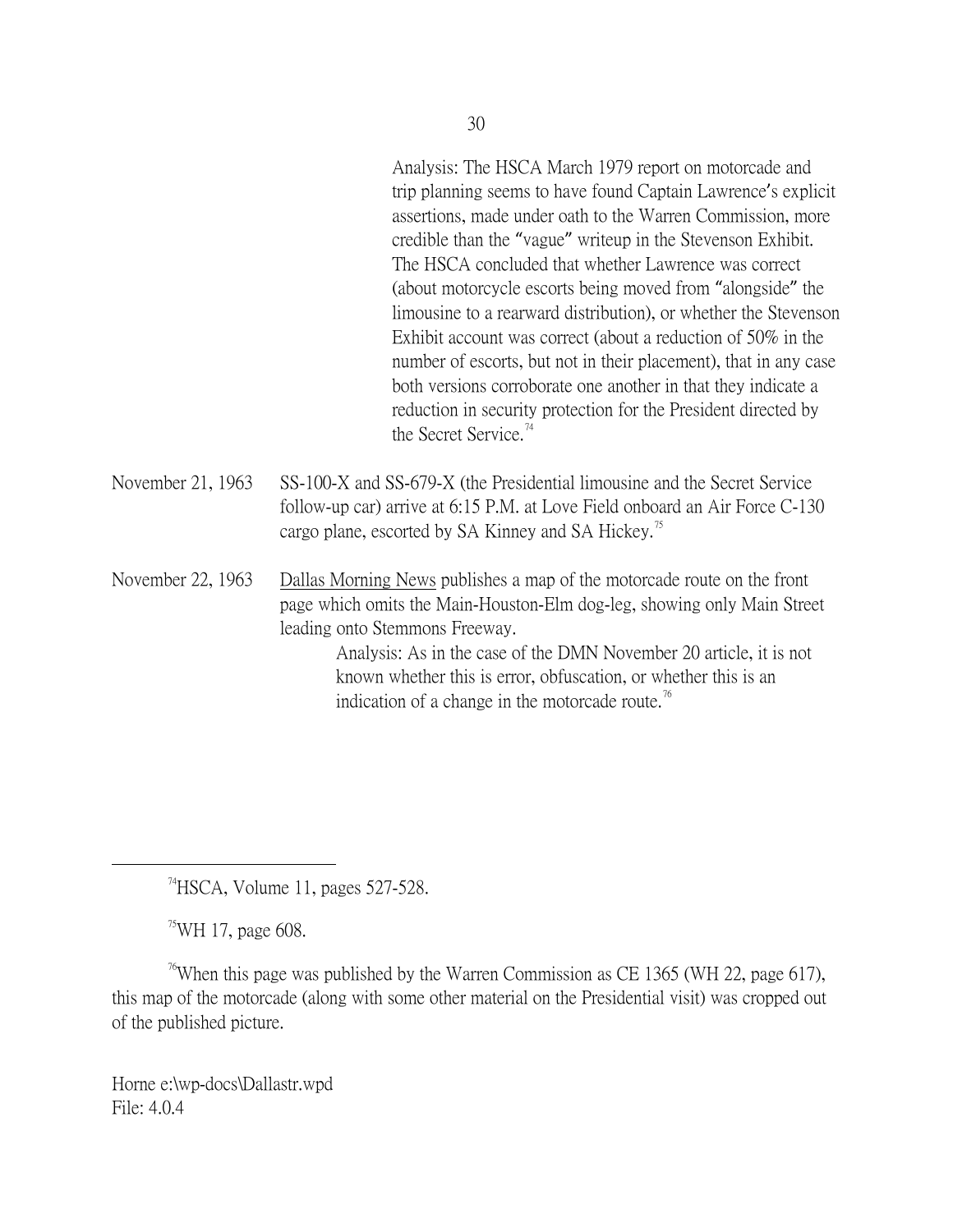November 22, 1963 Various Dallas Police Motorcycle Patrolmen were instructed on November 22, 1963 at Love Field not to ride alongside the President's car. Two examples of this are Motorcycle Patrolmen Baker<sup> $\pi$ </sup> and Haygood.<sup>[78](#page-30-1)</sup> Haygood was told to move to the rear to prevent obstruction of JFK's view, and Baker was told that President Kennedy didn't want flanking motorcycles because of the noise they created.

<span id="page-30-0"></span> $7$ <sup>T</sup>WH 3, page 244; HSCA Interview Summary of 10/25/77 interview (014899), page 1.

<span id="page-30-1"></span><sup>78</sup>HSCA Interview Summary of 8-4-78 interview (014227).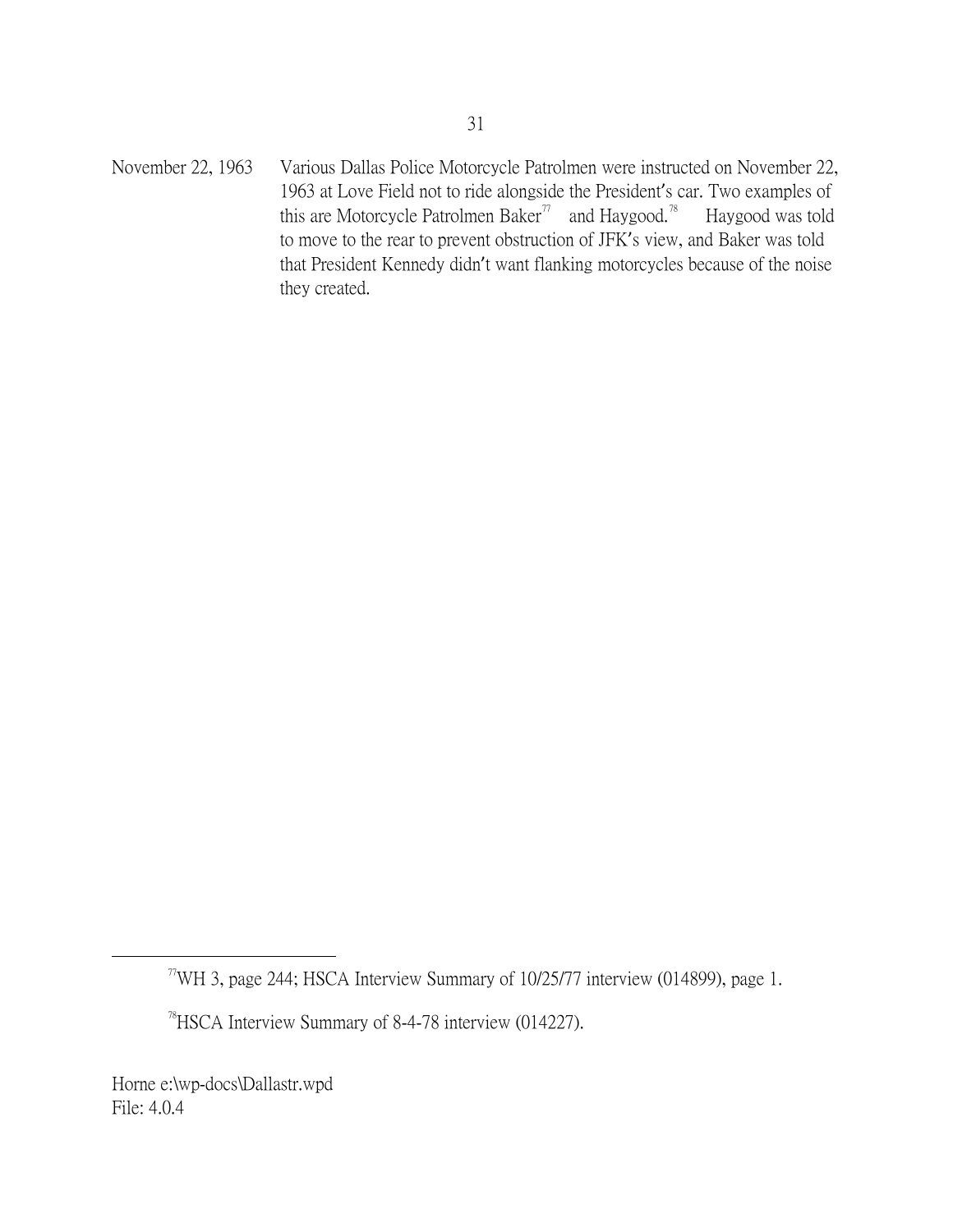Analysis: The HSCA made much of the Haygood and Baker incidents.<sup>[79](#page-31-0)</sup> Actually, a quick perusal of the Warren Commission's Lawrence Exhibit No. 2 (a listing of Captain Lawrence's original motorcycle escort assignments prior to the November 21 operational planning meeting) reveals that there were indeed 4 motorcycle escorts originally scheduled for the left side, and 4 for the right side, of the President's limousine.<sup>[80](#page-31-1)</sup> The orders given at Love Field to change the assignments of Baker and Haygood were simply the implementation of the changes directed P.M. November 21, 1963 by Winston Lawson of the Secret Service.<sup>[81](#page-31-2)</sup> Other hearsay accounts that motorcycle patrolmen were also directed at Love Field to remain behind the rear wheels of President Kennedy's limousine $82$  would simply be implementation of the critical decisions made by Winston Lawson the night before at the meeting with Dallas Police officials. The rationale attributed to Winston Lawson by Captain Perdue Lawrence for keeping the motorcycle escort behind the rear wheels on the Presidential limousine was supposedly so that the solo motorcycle patrolmen could gun their motors and quickly get in between the limousine and anyone starting to rush toward the car.<sup>[83](#page-31-4)</sup> The HSCA determined that the Dallas deployment of motorcycle escort around the Presidential limousine "may have been uniquely insecure,"<sup>[84](#page-31-5)</sup> citing the

 $^{79}$ HSCA Volume 11, pages 528-529.

<sup>80</sup>WH 20, page 489.

<span id="page-31-2"></span><span id="page-31-1"></span><span id="page-31-0"></span> $81$ *Ibid.*; the other two motorcycle patrolmen redirected to other spots in the motorcade on November 22, 1963 were H. B. McClain and J. W. Courson.

<sup>82</sup> See Hill, The Last Dissenting Witness (Pelican, 1992), pages 112-113.

<span id="page-31-4"></span><span id="page-31-3"></span><sup>83</sup>WH 7, page 581. The same rationale for this practice was given by Winston Lawson himself in his Warren Commission testimony (WH 4, page 338). In fact, on this same page (338) of his testimony Lawson also verifies the placement of four motorcycle escorts just behind the President's car in Dallas, thus lending further credence to Perdue Lawrence's sworn testimony that Lawson had moved the solo escorts from alongside to aft of the rear wheels. (See footnote 72.)

<span id="page-31-5"></span><sup>84</sup>HSCA Volume 11, page 529.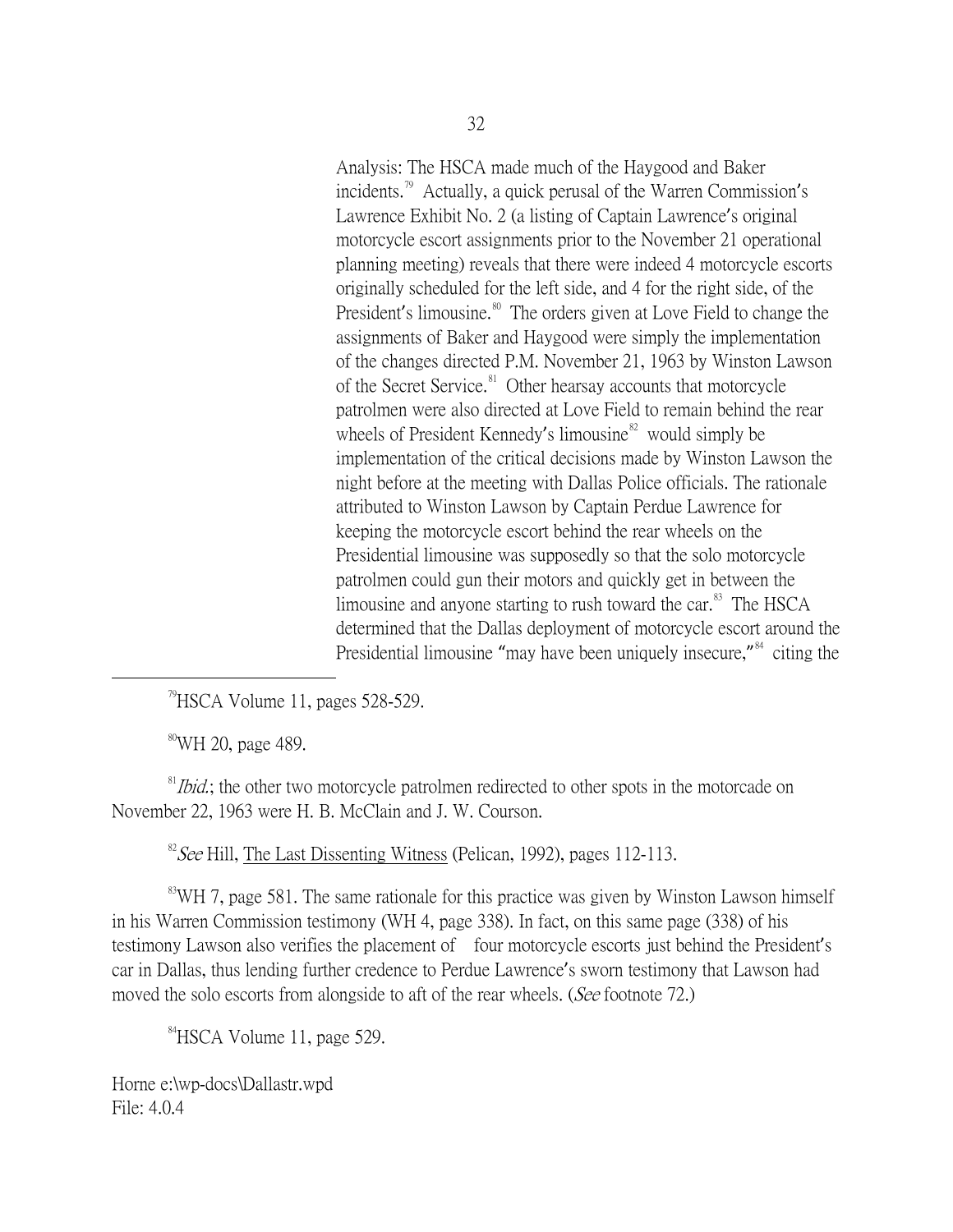fact that the Secret Service appears to have arranged much more rigorous motorcycle escort in Houston on November 21, when President Kennedy visited that city for the Congressman Albert Thomas memorial dinner.<sup>[85](#page-32-0)</sup> The author can provide additional corroboration that Dallas motorcycle protection was out of the ordinary for the Texas trip, having personally observed in 1995 videotape of the November 21, 1963 San Antonio motorcycle escort in which the limousine was flanked by a total of 18 motorcycles, 9 on each side (including some directly abreast of the Presidential limousine, on each side of the car).

<span id="page-32-0"></span><sup>&</sup>lt;sup>85</sup>The USSS Final Survey Report dated November 30, 1963 for the Houston Trip of November 21, 1963 (HSCA No. 014979) states: "On all motorcade movements, six motorcycles flanked the Presidential limousine...in the downtown area of Houston, in addition to the six motorcycles flanking the Presidential limousine, 24 motorcycles flanked the President's limousine near the sidewalk (12 on each side)."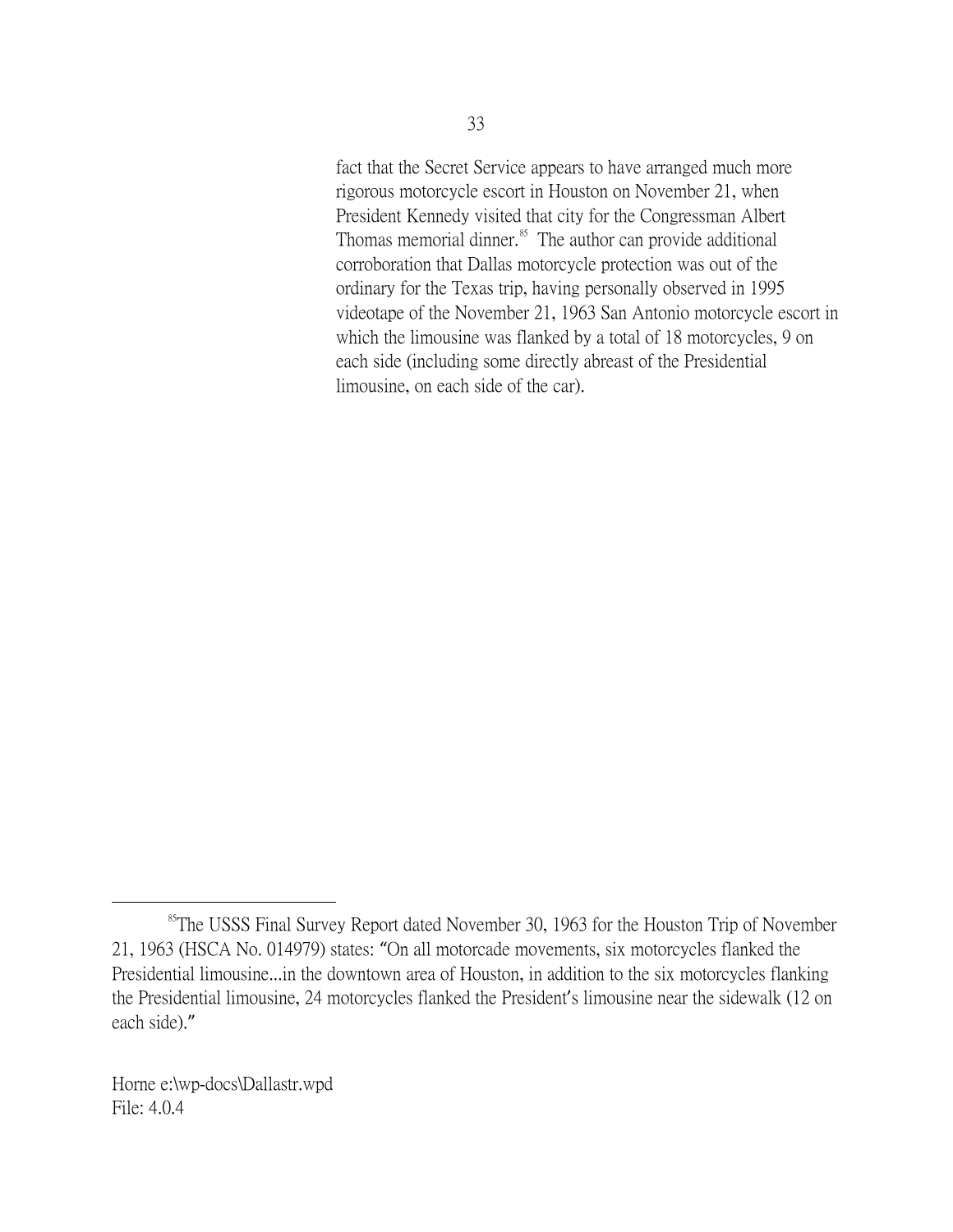Since Winston Lawson was the White House Detail Advance Agent for Dallas, one logical comparison which any reasonable observer would want to make would be to compare the motorcade security for the Dallas motorcade with motorcade security for other Presidential trips which he had arranged, such as Billings, Montana (9/25/63) and Little Rock, Arkansas (10/03/63).<sup>[86](#page-33-0)</sup> Unfortunately, the Trip Files (Preliminary Survey Reports and Final Survey Reports) for those two trips were destroyed in 1995, $\frac{87}{10}$  $\frac{87}{10}$  $\frac{87}{10}$  which means that the only way to reliably study motorcade security (both solo motorcycle escort, and whether or not agents stood on the back of the limousine) for those trips would be to study photographs taken during those motorcades.

## Summary:

This memorandum was prepared primarily in order to highlight key events and milestone dates in Dallas trip and motorcade planning which would be used in the search for other records, particularly military records, in the ongoing attempt to determine what role military intelligence played, if any, in preparation or support for the President's Texas trip. With that goal in mind, the author recommends that the key dates and milestones summarized below, condensed from the above study, be used in the search for possible military intelligence (and perhaps other) records:

| Key Milestone Date | Event/Remarks                                                                                                                                                                                                                                                                                    |
|--------------------|--------------------------------------------------------------------------------------------------------------------------------------------------------------------------------------------------------------------------------------------------------------------------------------------------|
| April 23, 1963     | Vice President Johnson announces a four-city Texas trip which is remarkably<br>prescient in the accuracy of its predictions, not only in terms of cities<br>to be visited, but also in terms of the type of event/time of day each<br>respective event is to be held in each city. <sup>88</sup> |

86WH 4, page 343.

<sup>87</sup>See footnote no. 10.

<span id="page-33-2"></span><span id="page-33-1"></span><span id="page-33-0"></span><sup>88</sup>Equally intriguing is the speech Lyndon Johnson gave to approximately 2000 Texas Democratic Party supporters at the Baker Hotel following his trip announcement earlier that day in a meeting with newspaper and broadcasting executives. At the afternoon reception in the Crystal Ballroom of the Baker Hotel, Vice President Johnson flayed the critics of the Kennedy Administration's foreign policy, then closed with the following remarks (quoted in the April 24,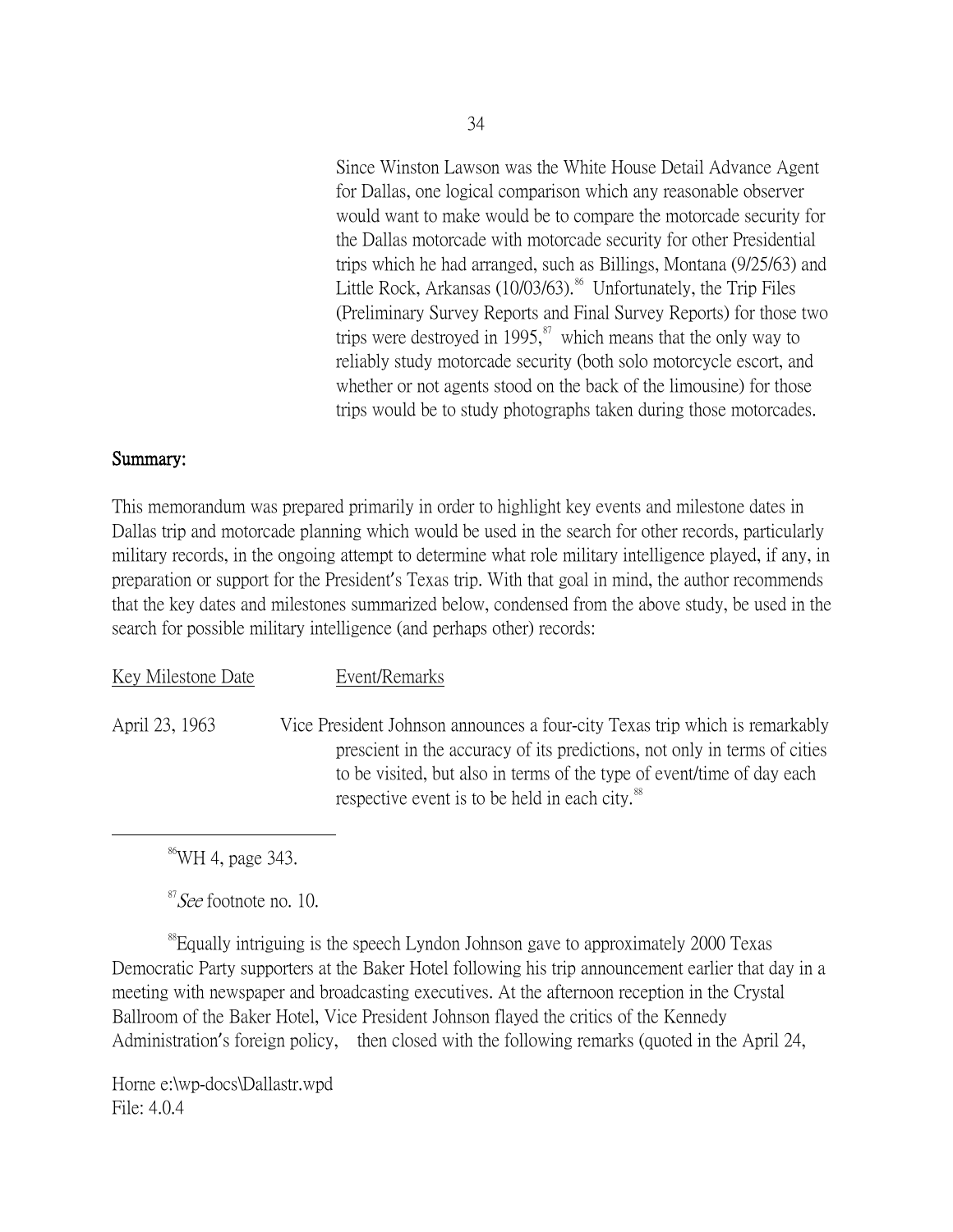1963 edition of the Dallas Times Herald): "I sympathize with these few who are in the minority. If they think this country is in as bad shape as they say it is, if they think our government is stupid and disloyal, well, I wonder why they agree to stay here anyway?" The article continued with a paraphrase, saying 'He said the President of the United States is like a pilot and the election is when the nation picks an airplane and a pilot for the next four years.' Then, quoting Johnson directly again: "Once you pick him, and you're flying across the water in bad weather, don't go up and open up the door and try to knock him in the head. He's the only pilot you have and if the plane goes down, you go with it. At least wait until next November before you shoot him down." President Johnson later told journalist Hugh Sidey (as reported in A Very Personal Presidency, Atheneum, 1968) the following about his mind set during the first hours of his Presidency: "I entertained grave fears for our future...I sat in the plane and pictured it more or less as if something happened to the pilot who was flying us back. We were very much in the same shape as if he fell at the controls and one of our boys had to walk up there and bring in the plane, flying at seven hundred miles per hour with no plans showing how long the runways were, with no maps, no notes. We tried to bring it in and land there, and we went about it until about three a.m....(page 30)."

Horne e:\wp-docs\Dallastr.wpd File: 4.0.4

 $\overline{a}$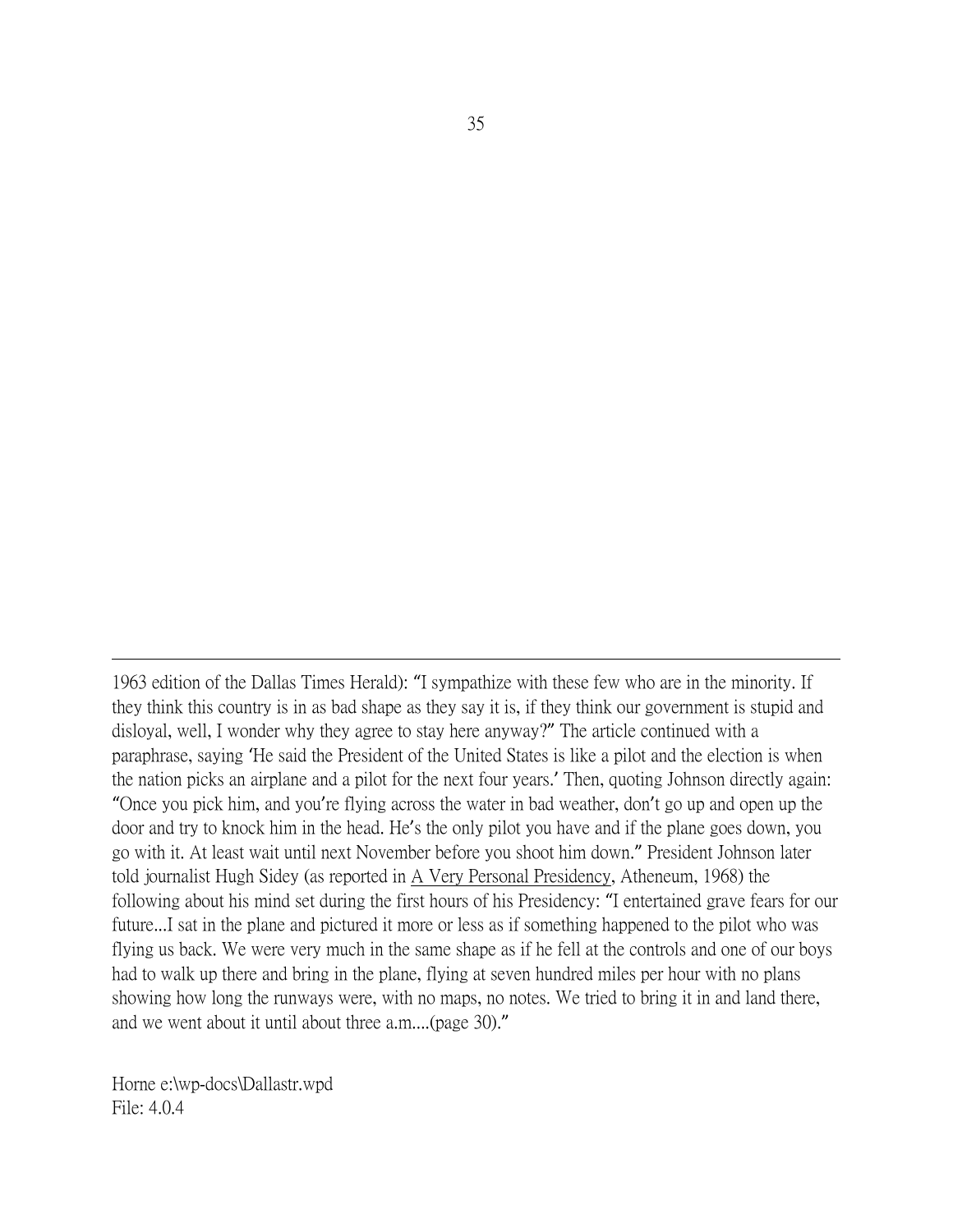| September 24, 1963                           | White House sources on a western conservation trip tell the press in<br>Jackson Hole, Wyoming on September 25 that the "final decision" to<br>go to Texas for a two-day trip on November 21-22, 1963 was made on<br>the evening of September 24, 1963.                                                                                                         |
|----------------------------------------------|----------------------------------------------------------------------------------------------------------------------------------------------------------------------------------------------------------------------------------------------------------------------------------------------------------------------------------------------------------------|
| October 4, 1963                              | President Kennedy apparently relinquishes general trip planning<br>authority to Governor Connally.                                                                                                                                                                                                                                                             |
| October 5, 1963                              | The first public mention is made of the Congressman Al Thomas<br>Memorial Dinner, the event which at the very least controlled the<br>timing of the Texas trip, if not the decision to go in the first place.                                                                                                                                                  |
| October 29-31, 1963                          | Governor Connally and Presidential advance man Jerry Bruno fight<br>over the site for the Dallas luncheon (Trade Mart vs. Women's<br>Building).                                                                                                                                                                                                                |
| November 6, 1963                             | Bruno recommends against the Trade Mart to Secret Service White<br>House Detail Chief Jerry Behn; Behn agrees that the Trade Mart is<br>unsafe and informs Bruno and O'Donnell that the Dallas luncheon will<br>not be at the Trade Mart.                                                                                                                      |
| November 14, 1963                            | Secret Service agents Lawson and Sorrels, by their actions on this date<br>(clocking of the motorcade route, description of the motorcade route,<br>and agreement to meet police officials at the Trade Mart on November<br>19), show a clear preference for the Trade Mart (or at the very least, a<br>belief that the Trade Mart will be the ultimate site). |
| November 14, 1963                            | Presidential Appointments Secretary Kenneth O'Donnell gives in to<br>strong pressure from Governor Connally and directs the Secret Service<br>to go with the Trade Mart site for the Dallas luncheon. This decision<br>to go with the Trade Mart as site for the Dallas luncheon is what<br>drives the motorcade through Dealey Plaza.                         |
| November 15, 1963                            | The White House announces that the Trade Mart is the Dallas<br>luncheon site.                                                                                                                                                                                                                                                                                  |
| November 18, 1963                            | The motorcade route is finalized and again clocked by Lawson and                                                                                                                                                                                                                                                                                               |
| Horne e:\wp-docs\Dallastr.wpd<br>File: 4.0.4 |                                                                                                                                                                                                                                                                                                                                                                |